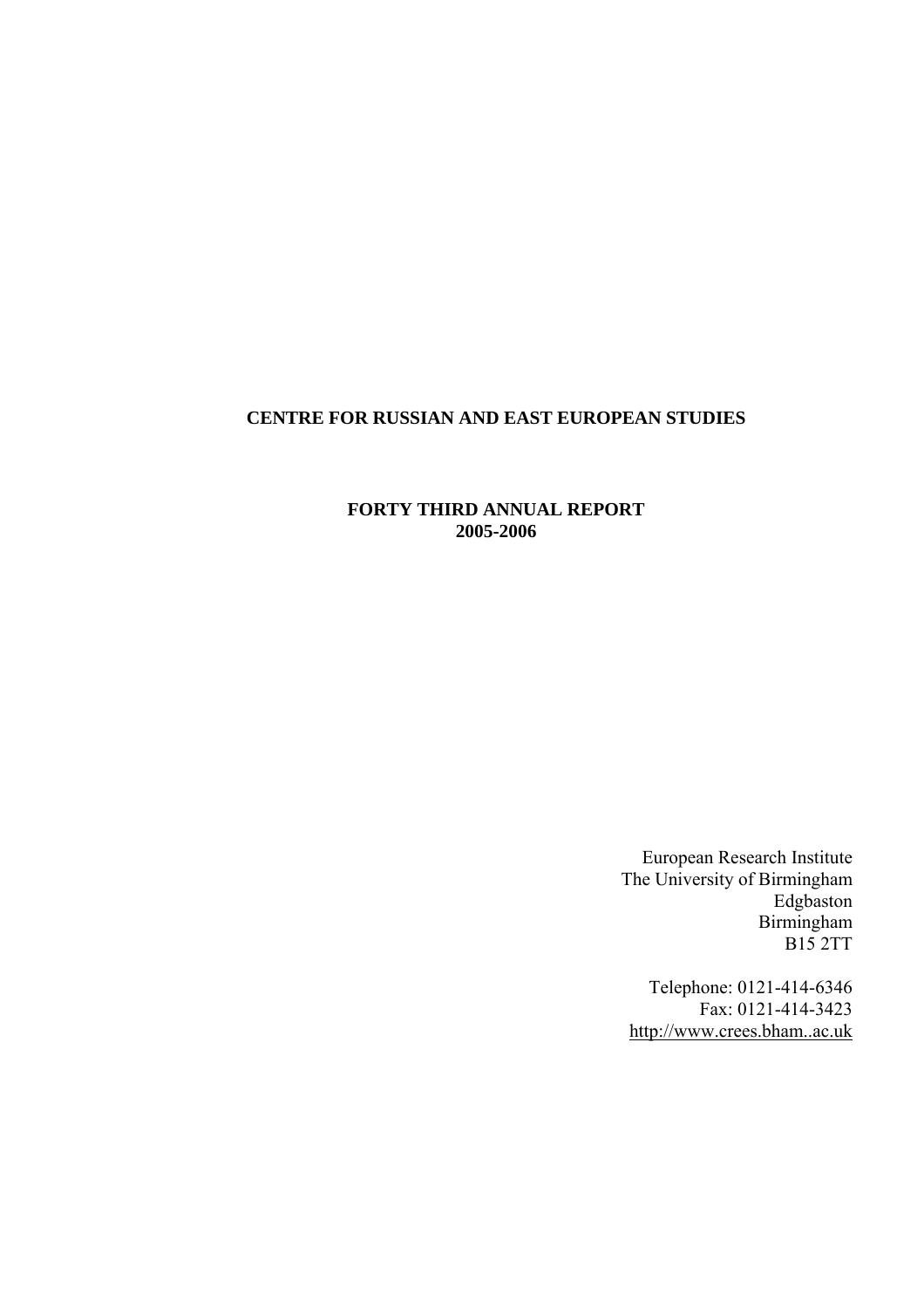## **CENTRE FOR RUSSIAN AND EAST EUROPEAN STUDIES**

### **Director**

**Professor of Russian Economic Studies**  JM Cooper, BScEcon (Bath), PhD

## *Deputy Director*

Kataryna Wolczuk, MLaw (Gdansk), MSocSc, PhD, Ukrainian Studies

## *Professor of Central South-East European Politics*

Judy Batt, BSocSc, PhD, Central and East European Politics (leave of absence from September 2003)

## **Senior Fellow and Emeritus Professor**

RW Davies, BA (Lond), PhD

## **Emeritus Professor of the Political Economy of Russia and Eastern Europe**

P Hanson, MA (Cantab.), PhD

**Emeritus Professor of Russian History** 

Maureen P Perrie, MA (Edin), MA (part-time)

## **Reader in Soviet and Russian History**

Dr Deema Kaneff, PhD Adelaide (from August 2007) EA Rees, BA York, PhD, History (on leave of absence from September 1999 Professor, European University Institute, Florence)

## **Senior Lecturers**

TJ Haughton, BSc (Econ) (Lond), MA (Lond), Dip (Westminster), PhD (Lond), Politics of Central and Eastern Europe JR Smith, BA (Oxon), MA (Lond), PhD (Lond), Twentieth Century Russian History

## **Lecturers**

Tanya Lipatova, BA (St Petersburg), MA (St Petersburg), Tutor in Russian Language JB Morris, BA (Lancaster), MA (Lond), PhD (Sussex) (from September 2005) Dr Natasha Rulyova, DJ White, BA (Wolverhampton), MA, PhD, Russian Politics Jelena Williams-Pozdnjakova, BA (Tartu, Estonia), MA (Tartu, Estonia), Dip (Moscow Pushkin Institute), City & Guilds 9284 ESOL, Tutor in Russian Language

**Part-Time Visiting Lecturers** 

Mariola

## **Senior Research Fellow**

DL Averre, BA (Manchester), PhD (Manchester) Galina M Yemelianova, MA (Moscow), PhD (Moscow)

## **Research Fellows**

N Copsey, BA (Hons) (Oxon); MA (College of Europe); DPhil (Sussex) (from April 2007) Melanie J Ilič, BA (Manchester), MPhil, PhD (part-time) Dr A Titov PhD (Lond) (from October 2005)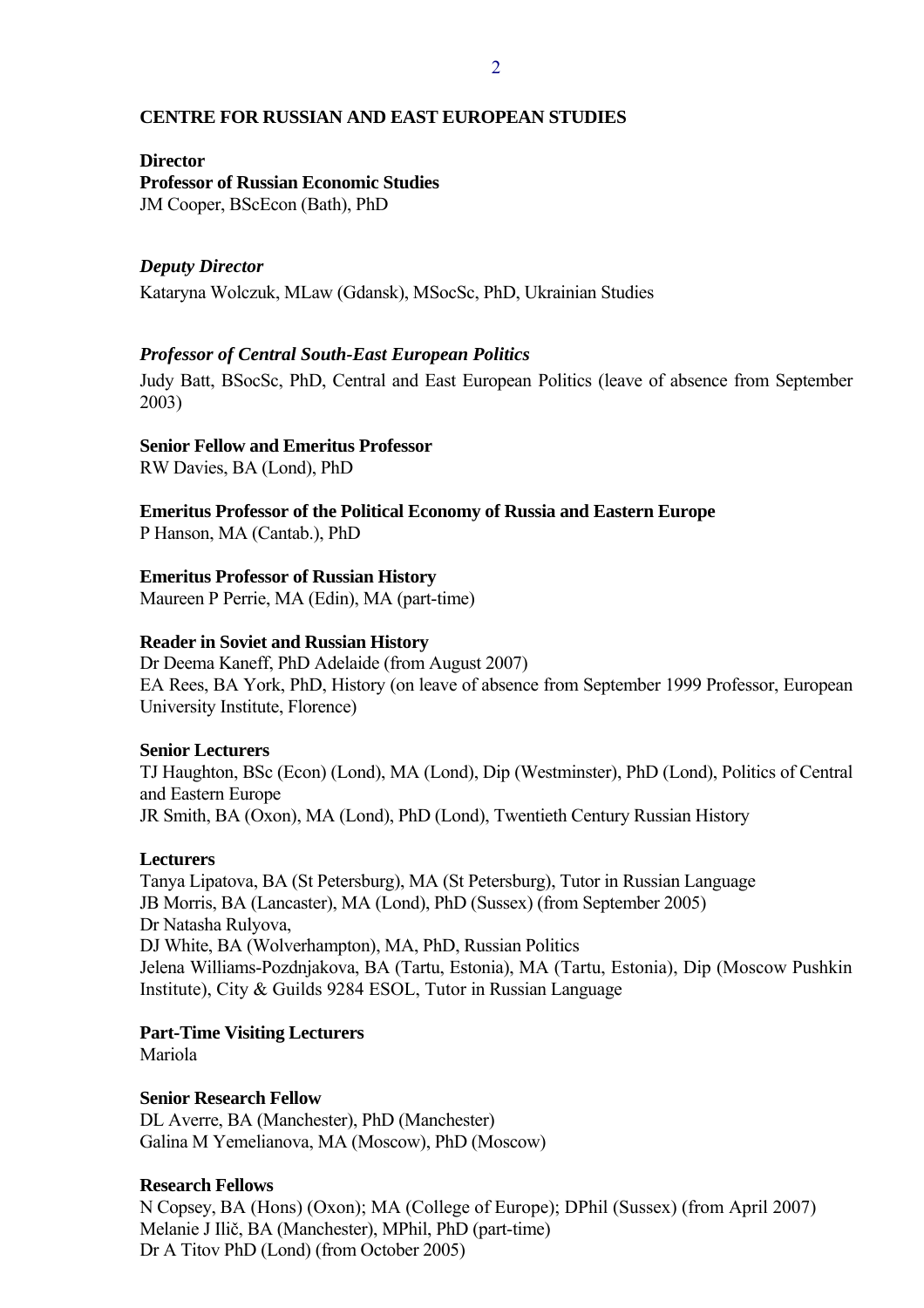### **Honorary Professor**

Sir Rodric Braithwaite, LLD, MA(Cantab), GCMG

#### **Honorary Senior Lecturers**

D Adshead, BA, Mlitt, FIL M Pushkin, BA (Cantab)

#### **Honorary Senior Research Fellows**

C Beauman BA (Cantab), MA (Columbia) Professor MJ Bradshaw, BSc, MA (Calgary), PhD (British Columbia), FRGS CM Davis, BA (Harv), MSA (George Washington), PhD (Cantab) NJ Dunstan, MA (Cantab), PhD (Sheff) Professor M Harrison, BA (Cantab), DPhil (Oxon) Professor MR Hill, BSc (CNAA), MSc, PhD Professor S Malle, DottScPol (Rome), PhD (Calif) J Mullen, MA (Cantab) Professor DM Nuti, DottLegg (Rome), MA, PhD (Cantab) Elena Omel'chenko, MA (Moscow), PhD (Moscow) Professor R Sakwa, BA (Lond), PhD

#### **Honorary Research Fellows**

D Allan, BSocSc, MBE G Andrusz, BSocSc, PhD JD Barber, BA, PhD (Cantab) MJ Berry, BA (Lond), Russian for Social Scientists Elena Denezhkina, Dip Econ (Kiev), PhD (Leningrad) Linda Edmondson, BA (York), MA (Sus), DipRuss (Sur) PhD (Lond) Elizabeth A Edginton, BA (York), MLitt (Strath), PGCE (Leic), PhD, Culture and Society in Eastern Europe Erica Richardson, BA, MSocSc, PhD A Rimmington, BSc (Leic), DipSocSc, PhD Hildegunde Royle, MA (Cologne) J-P Smith, BA (Oxon) JN Westwood, BCom, MA, PhD (Montreal) Professor SG Wheatcroft, BA (Keele), PhD Sarah Whitmore, BA (Staffs), MSocSc, PhD

#### **Associate Members**

A Campbell, BA (Bristol), PhD (Brunel), International Development Dominique Moran, International Development DJB Shaw, BA, PhD (Lond.), School of Geography and Environmental Sciences AW Sutton, BA, DipEdPsych, The National Institute of Conductive Education

## **Secretaries**

Tricia A Carr Marea B Arries

# **CENTRE FOR RUSSIAN AND EAST EUROPEAN STUDIES FORTY SECOND ANNUAL REPORT, 2005/2006**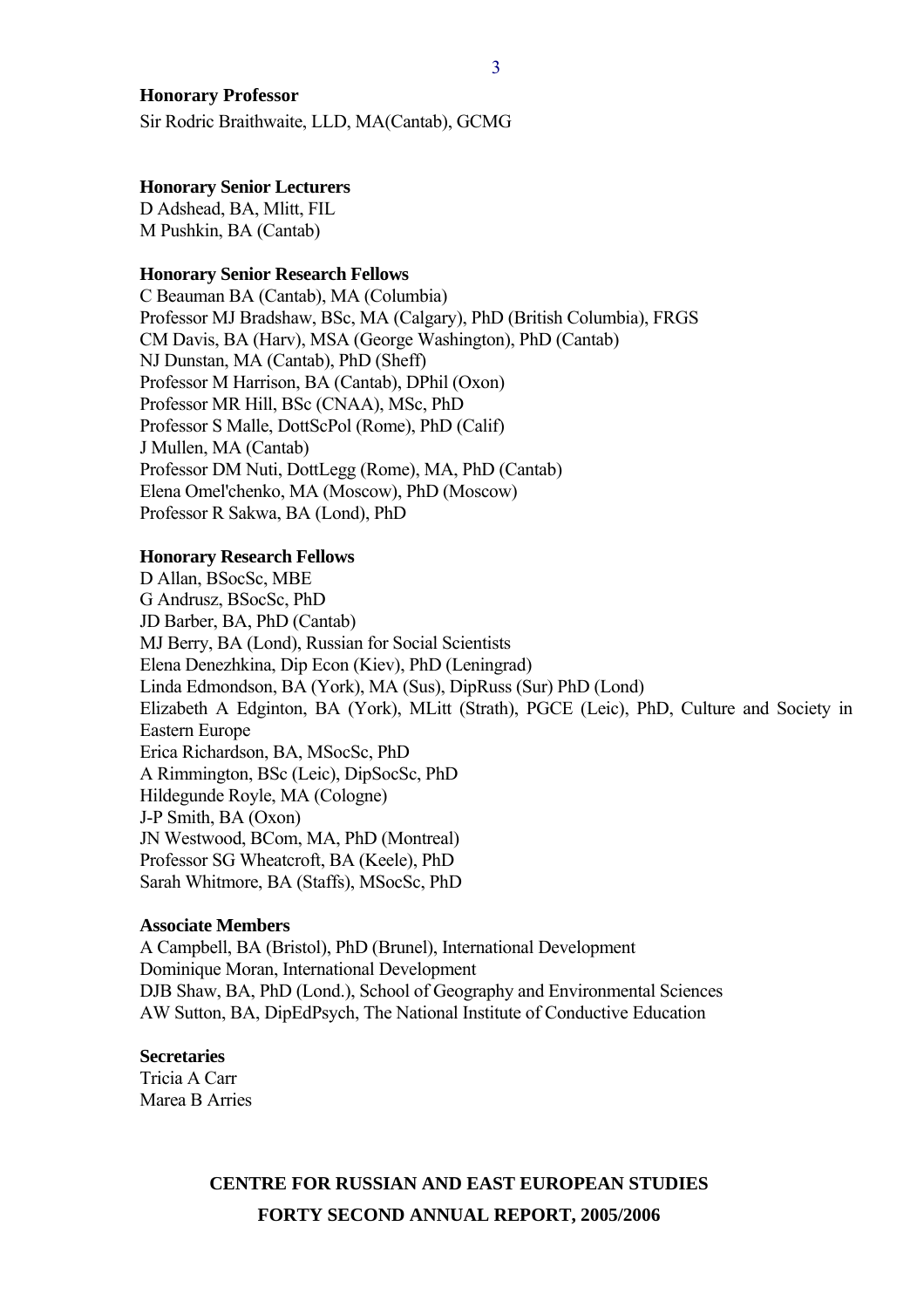# **CONTENTS**

| <b>INTRODUCTION</b>                                                                                                                              | 5         |
|--------------------------------------------------------------------------------------------------------------------------------------------------|-----------|
| <b>CONFERENCES AND EXTERNAL PRESENTATIONS</b>                                                                                                    | 6         |
| $\overline{\phantom{a}}$ 6                                                                                                                       |           |
|                                                                                                                                                  | 7         |
| <b>Overseas</b>                                                                                                                                  | 9         |
|                                                                                                                                                  | 12        |
|                                                                                                                                                  | 13        |
|                                                                                                                                                  |           |
| Economics _______                                                                                                                                | <b>16</b> |
|                                                                                                                                                  | -16       |
|                                                                                                                                                  | <b>16</b> |
|                                                                                                                                                  | <b>18</b> |
|                                                                                                                                                  | -19       |
|                                                                                                                                                  | <b>20</b> |
|                                                                                                                                                  | 20        |
| <b>PUBLICATIONS</b>                                                                                                                              | <b>20</b> |
| Books and Articles published by Members, Associate Members and Honorary                                                                          | 20        |
|                                                                                                                                                  | 20        |
| <b>Birmingham Slavonic Monographs</b> _____                                                                                                      | 26        |
| Palgrave-CREES Series: Studies in Russian and East European History and Society _ 26                                                             |           |
| THESES AND DISSERTATIONS                                                                                                                         | 26        |
|                                                                                                                                                  | 26        |
|                                                                                                                                                  | <b>26</b> |
| <b>SEMINARS</b>                                                                                                                                  | 29        |
|                                                                                                                                                  | 29        |
|                                                                                                                                                  | 29        |
|                                                                                                                                                  | 31        |
|                                                                                                                                                  | 32        |
| <b>Russian Television</b>                                                                                                                        | 32        |
| <b>OTHER PUBLIC OUTPUT</b><br><u> 1980 - Andrea Andrew Maria (h. 1980).</u>                                                                      | 32        |
|                                                                                                                                                  | 32        |
| <b>TRAVEL AND VISITS</b><br><u> 1989 - Johann Stein, marwolaethau a bhann an t-Amhain an t-Amhain an t-Amhain an t-Amhain an t-Amhain an t-A</u> | 33        |
| Visits by Centre Staff, Associate and Honorary Members__________________________                                                                 | 33        |
| PRIZES AWARDED TO STUDENTS<br><u> 1986 - Andrea Andrew Maria Barbara, amerikan</u>                                                               | 34        |
| APPOINTMENTS AND PERSONALIA                                                                                                                      | 34        |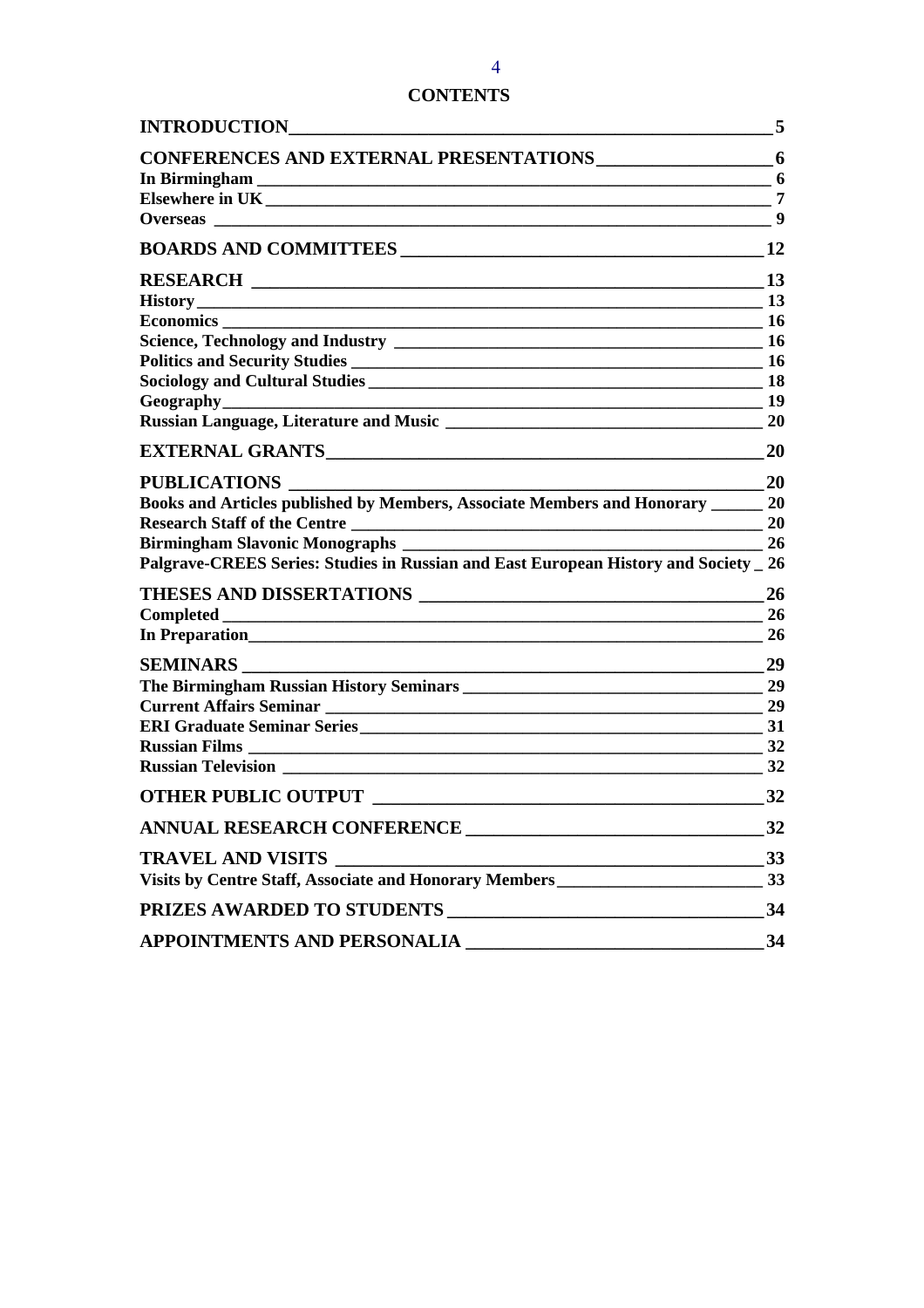### <span id="page-4-0"></span>**INTRODUCTION**

During 2005-6, CREES became a founding member of the Centre for East European Language Based Area Studies (CEELBAS) - a major innovative collaboration between UCL, Oxford and Birmingham to fulfil the UK's strategic commitment to the study of the region. Rather pleasingly, HEFCE/AHRC/ESRC awarded CEELBAS £5.6m under the major strategic initiative for investment in language-based area studies.

A consortium comprising SSEES (UCL), REES (Oxford) and CREES will work closely with a network of partners at the Universities of [Bath,](http://www.bath.ac.uk/) [Cambridge,](http://www.cam.ac.uk/) [Kent](http://www.kent.ac.uk/), [Manchester](http://www.manchester.ac.uk/), [Sheffield,](http://www.shef.ac.uk/) [Warwick](http://www2.warwick.ac.uk/) and the [School of Oriental and African Studies](http://www.soas.ac.uk/) (SOAS), University of London to develop multi-disciplinary, language-based research capacity around key research themes. It will provide a [programme of postgraduate scholarships](http://www.ssees.ac.uk/ceelbaspgopp.htm), postdoctoral fellowships, mid-career training, workshops and conferences, as well as engagement with the user community and international networks. As part of CEELBAS, CREES offers a number of PhD scholarships and two Research Fellows (first on Polish foreign policy and second on the economies of Central and Eastern Europe for three and two years respectively) will be appointed. Professor Julian Cooper is Co-Director of CEELBAS at CREES and, thus, a member of the Management Board.

The success of winning the CEELBAS award not only reconfirms CREES' place on the UK map – it also validates the continued worth of Area Studies. The need to understand developments in Central and Eastern Europe - in areas such as migration, cultural identity, health, energy politics, economic integration and democratisation – has increased rather than diminished as events in the region, fifteen years after the collapse of communism, continue to perplex.

The opportunity to replenish our cadres during 2005-6 was well taken. We are pleased to announce the appointment of Deema Kaneff to the post of Reader; she will be starting on 1 August 2007. Dr Kaneff has been based at the renowned Max Planck Institute for Social Anthropology in Halle where she has conducted anthropological research on the political and economic consequences of reforms in Eastern Europe. Also, Dr David White has been made a permanent member of staff as Lecturer in Russian Politics. Having completed his PhD in CREES, David taught at CREES for several years. We warmly congratulate them on their appointments and welcome them to our fold!

On a sad note, in March 2006 we lost a long standing associate of CREES, Dr Derek Watson, who passed away after a short illness. Derek has been a devoted researcher on Stalinist Russia and in 2005 published *Molotov. A Biography* (Palgravemacmillan). His untimely death was a blow to us all.

CREES has been privileged to benefit not only from high quality research by its current staff but also by honorary staff, thereby confirming our role as a UK hub for research on Russia and Eastern Europe. Achievements of individual former members of staff include the publication of *The Cambridge History of Russia,* vol I, *From Early Rus' to 1689*, edited and co-authored by Professor Emeritus Maureen Perrie, which was published in the summer 2006.

In 2005-6 CREES strengthened its teaching provision. Thanks to the launch of a new undergraduate programme, European Politics, Society and Economy (EPSE), initiated by the head of department (Cillian Ryan) in the 'new' ERI, our undergraduate numbers on a number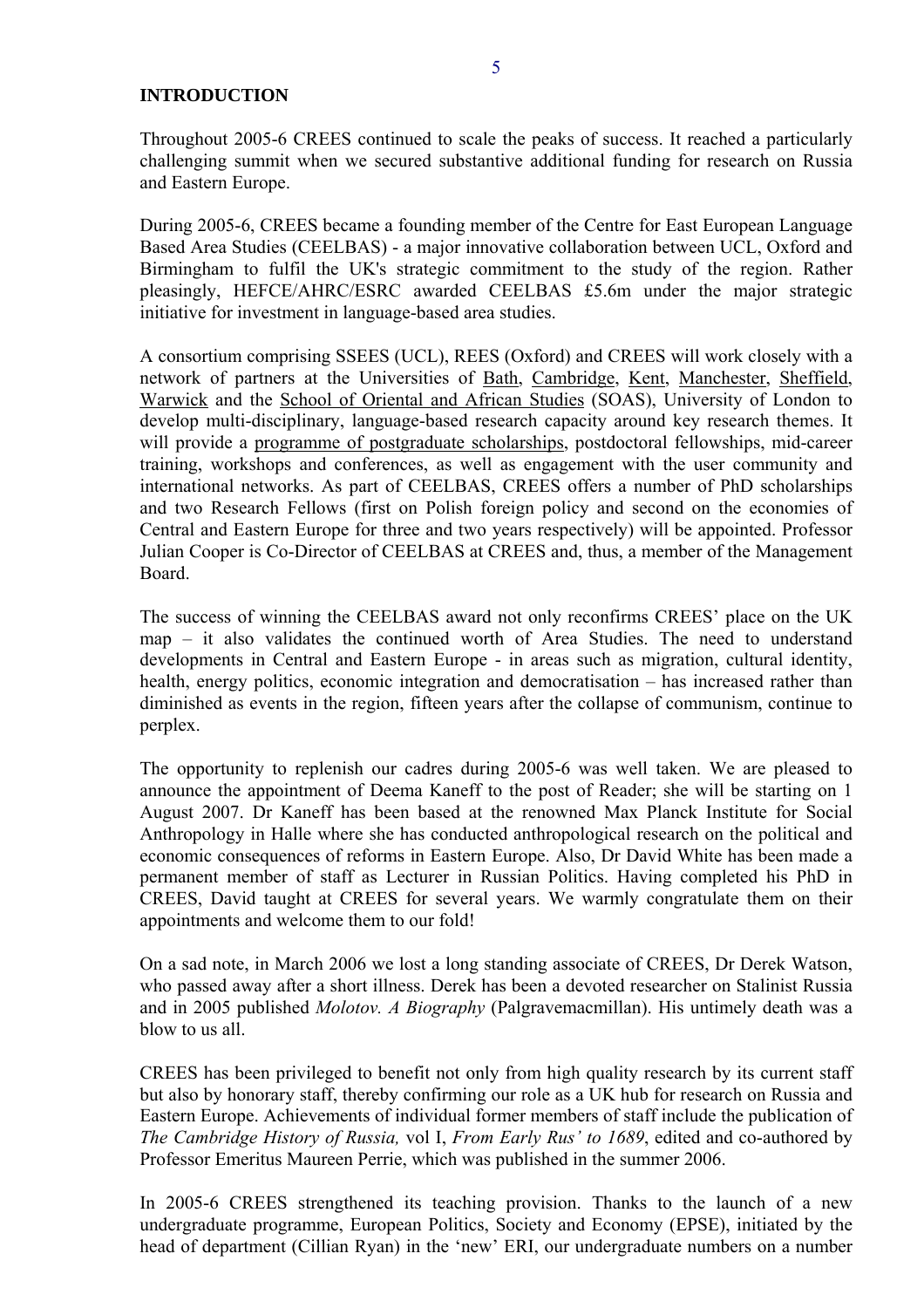<span id="page-5-0"></span>of CREES modules have received a healthy boost. At the postgraduate level, the seal of approval of our teaching was conferred by the renewed recognition of our MA and PhD in Russian and East European Studies during the 2005 Recognition Exercise conducted by the Economic and Social Research Council (ESRC).

In light of the above, I would like to offer my sincere thanks to all CREES staff members, students and 'sympathisers' for the ongoing commitment and hard work for the continued prosperity of CREES during 2005-6.

Kataryna Wolczuk February 2007

# **TEACHING**

Dr Morris developed a new module on 'Visual Culture and Mass Media in Russia' for final year undergraduates covering all aspects of Russian visual culture: lubok, icons, painting, film and television.

## **CONFERENCES AND EXTERNAL PRESENTATIONS**

## **In Birmingham**

Professor Cooper gave a talk on 'Russia, Ukraine and Europe' in March to the Britain-Russia Society.

Dr Haughton, together with Michelle Pace and Nicola Smith, gave an ERI Seminar on 'Analyzing the Impact of EU Membership on Small States: the cases of Slovakia, Ireland and Malta compared', in December 2005.

Professor Perrie gave a talk entitled, 'Stalin: the Ivan the Terrible of the Twentieth Century?' to the British-Russian Society in the Midlands, September 2006.

Dr David White gave a presentation to FCO Chevening Scholars on 'Russia and Democracy' in January and in February he co-organised the Political Studies Association, Communist and Post-Communist Conference where he delivered a paper on 'Responding to Electoral Failure: Where Now for Political Opposition in Russia?'.

In January-March 2006 Dr Yemelianova gave a series of lectures on post-Soviet Islam within the Chevening course in Sharia and Governance run by the Department of Theology at the University of Birmingham;

## *Associate Members*

In February Dr Denezhkina and Dr Campbell organised the visit of a delegation from the Ukraine Ministry of Economy and Lviv Oblast, on the topic of regional development policy. The delegation visited the Department of Trade and Industry, Advantage West Midlands, Birmingham City Council and the Welsh Development Agency. The visit was funded by DFID as part of the Lviv Development Project. Also in February, Dr Denezhkina and Dr Campbell received a delegation from the government and municipalities of Kaliningrad Oblast, looking at regional development in the West Midlands and London. The visit was funded by the European Union Kaledu project. In May Dr Campbell organised the visit of a Russian governmental delegation consisting of senior representatives of the Russian Presidential Administration, State Duma, Council of the Federation and the Ministry of Regional Development. The delegation visited the Office of the Deputy Prime Minister in London, the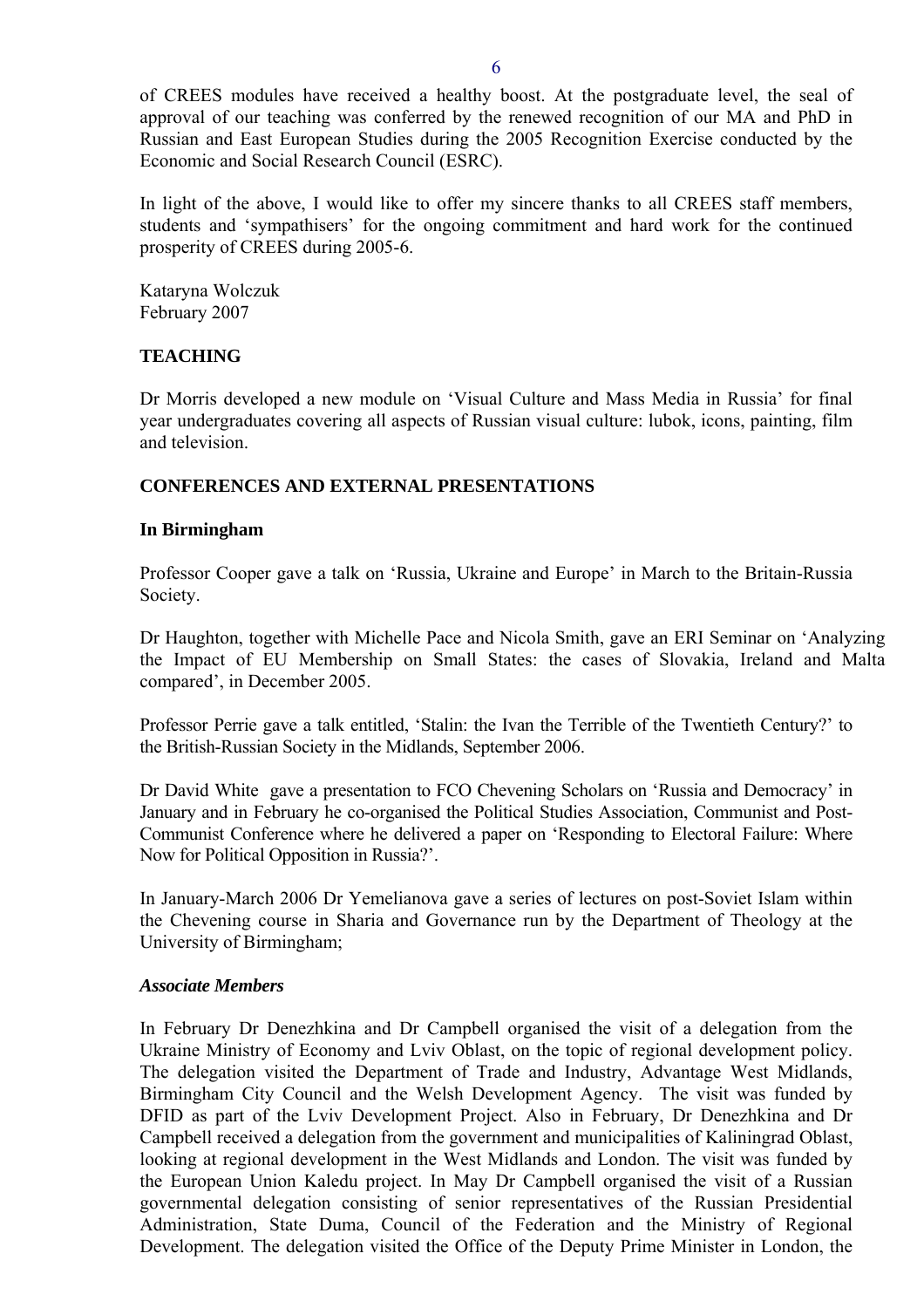<span id="page-6-0"></span>Government Office of the West Midlands, Birmingham City Council and the Welsh Assembly. The theme of the study tour was performance indicators in sub-national government, and was funded by the Council of Europe.

### **Elsewhere in UK**

The Annual Conference of the British Association of Slavonic and East European Studies (BASEES) took place at Fitzwilliam College, University of Cambridge in April at which several members of the Centre gave talks including Professor Cooper on 'Can the Russians Compete in the Global Economy, apart from Energy?'; Professor Hanson on 'Russian Economic Performance and Prospects' at a panel he organised and chaired on 'Russian Competitiveness'; Dr Ilič on 'Soviet Women and Civil Defence in the 1930s' who convened and chaired the panel on 'Women and the Defence of the Soviet Union in the 1930s'; Dr Morris on 'The Festival of the Heart: Verka Serdiuchka'; Dr Shaw on 'The Landscape Tradition in Russian Environmental Thought'

Professor Cooper gave a presentation in September at an Oxford University Continuing Education, day school, on 'Putin's Russia' and in December he acted as a speaker on a postgraduate training Workshop on Interdisciplinary Area Studies (ESRC and AHRC) at St Antony's College, Oxford.

Julie Elkner presented a paper entitled 'The Russian Security Apparatus and Civil Society: Assessing the Recent British Spy Scandal in Moscow' to the Intelligence Seminar, Corpus Christi College, University of Cambridge in February.

Philip Hanson participated in the Oxford Analytica International Conference at Christ Church, Oxford as a member of the Russia/CIS panel, speaking on 'The Russian Economy' in September and in November he organised and chaired a round-table at the Centre for Research into Post-Communist Economies, London on 'Russian Economic Prospects: Back on Track after Yukos?'. In January 2006, at the Chatham House, London: International Economics Programme seminar on Emerging Markets he gave a talk on 'Market Development and Risks in Russia' and at the Foreign Policy Centre conference on 'Launching the G8 Scorecard' in London, he was one of three speakers on the Centre's assessment of Russia as a member of the G8. In June he was invited to lecture John Smith 2006 Memorial Fellows [from CIS countries] as part of their Academic Programme in Edinburgh. In September 2006 at a Foreign and Commonwealth Office conference in London on 'Russian Gas: What are the Risks?' he delivered a paper on 'Gas in the Russian Economy' and at a conference on 'The Transformation of State Socialism: System Change, Revolution or Something Else?' at the Centre for International Studies, Cambridge, he gave a paper on 'The European Union's Influence on the Development of Capitalism in Central Europe'.

In November Dr Haughton presented a talk on 'From Black Sheep to Star Pupil: Party Politics in Slovakia since Independence' at Gonville and Caius College, Cambridge and in December he gave a seminar presentation on 'From "Black Sheep" to "Star Pupil" to "Pace-Setting Periphery": Slovakia and the EU' at the Centre for Democracy Studies, Oxford Brookes University. In April Dr Haughton organised a workshop at University College London on 'Taking Stock: Assessing the Impact of the EU on Slovakia During the First Two Years of Membership'.

Mr Robert Hornsby gave a talk on 'Networks Against the Stage: Soviet Authorities' Attitudes and Policies toward Dissent in the Khrushchev Era' at a conference at Manchester University on 'Networks and Hierarchies in the Soviet Provinces' in September 2006.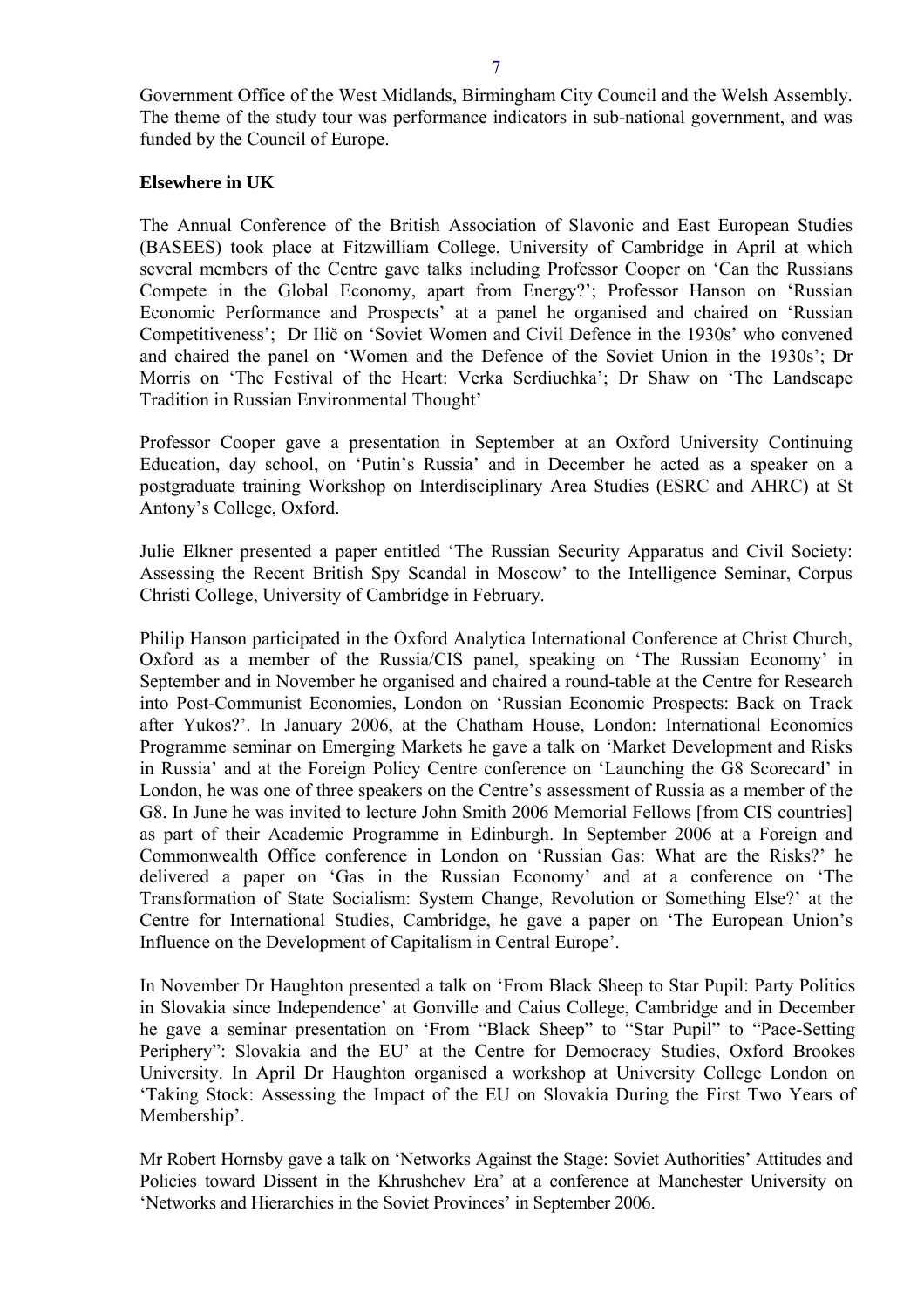Mr Edwynn Graystone attended a postgraduate interdisciplinary symposium entitled 'Belonging and Otherness - Identities, Cultures and Boundaries', organised by the Historical Studies Postgraduate Forum of the University of Birmingham and held at the Shakespeare Institute in Stratford in September 2006 where he gave a paper entitled 'Russian National Identity in the Later Years of the Time of Troubles (1610-13)'.

Dr Morris delivered a paper on 'Effect over Effectiveness in Russian Advertising' at a Conference on 'The Mass Media in post-Soviet Russia' at the University of Surrey in April.

Professor Perrie read a paper entitled, 'Dynastic Restoration or Cultural Revolution? The Reign of the First False Dmitrii, 1605/6', to the Centre for Russian Studies seminar, SSEES/UCL, in October 2005. She talked about 'Ivan the Terrible' to the Hertfordshire Branch of the Historical Association in Welwyn Garden City, in November 2005.

Dr Titov gave a presentation on '1961 Party Program and the XXII Congress: The Regional Dimension' at the 'Networks and Hierarchies in the Soviet Provinces' workshop at the University of Manchester in September 2006.

Dr White delivered a lecture on 'Political Opposition to Putin's Regime', at a Day School on 'Putin's Russia', held at Oxford University, Department for Continuing Education in October. In February he gave a seminar presentation on 'Staying Alive: The Trials of Russian Liberalism', Centre for Democracy Studies, Oxford Brookes University.

Dr Yemelianova gave a lecture on Islamic identity within the MA course in European identities at the University of Leicester in February and in March she delivered a lecture on 'Islam in the former USSR' within an MA course on Conflict and Violence at Kings College, London. Also in March she presented a paper entitled 'The Muslim Caucasus' at an International Anthropological Conference on 'Ethnic and Religious Communities in the Caucasus' at the London Warburg Institute and in June she participated in a workshop on Globalisation's New Challenges by speaking on 'Islam and Social Conflict in Russia' at Chatham House/Monash University, London.

## *Honorary Senior Lecturers*

Michael Pushkin presented a paper entitled '"Farewell to the Microphone": the Sixties in the Poetry of Andrei Voznesensky' as part of the seminar series 'Re-imagining the Thaw', at the School of Slavonic and East European Studies, London in November.

## *Honorary Senior Research Fellows*

Silvana Malle ended her mandate with the OECD in July 2005 and resumed thereafter her job at the University of Verona, as Professor of International Trade and Development and Applied Macroeconomics.

Silvana Malle chaired a roundtable on the 'Russian Economy', with the participation of Julian Cooper, Bill Tompson, Rudiger Ahrendt (OECD), Barry Ickes (Pennsylvania University) and Anders Aslund (Carnegie) at the World Congress of the International Council for Central and East European Studies (ICCEES) which was held at Humbolt University, Berlin in August.

Silvana Malle convened and chaired a panel on 'BRICs on the Rise: How well based? For how long?' at the 9th Bi-Annual Conference of European Association for Comparative Economic Studies, University of Brighton in September at which she also gave a paper on 'The Challenge of the New Emerging Markets: Brazil, Russia, India and China' and Julian Cooper gave a paper on 'Russia as a BRIC: Only a Dream?'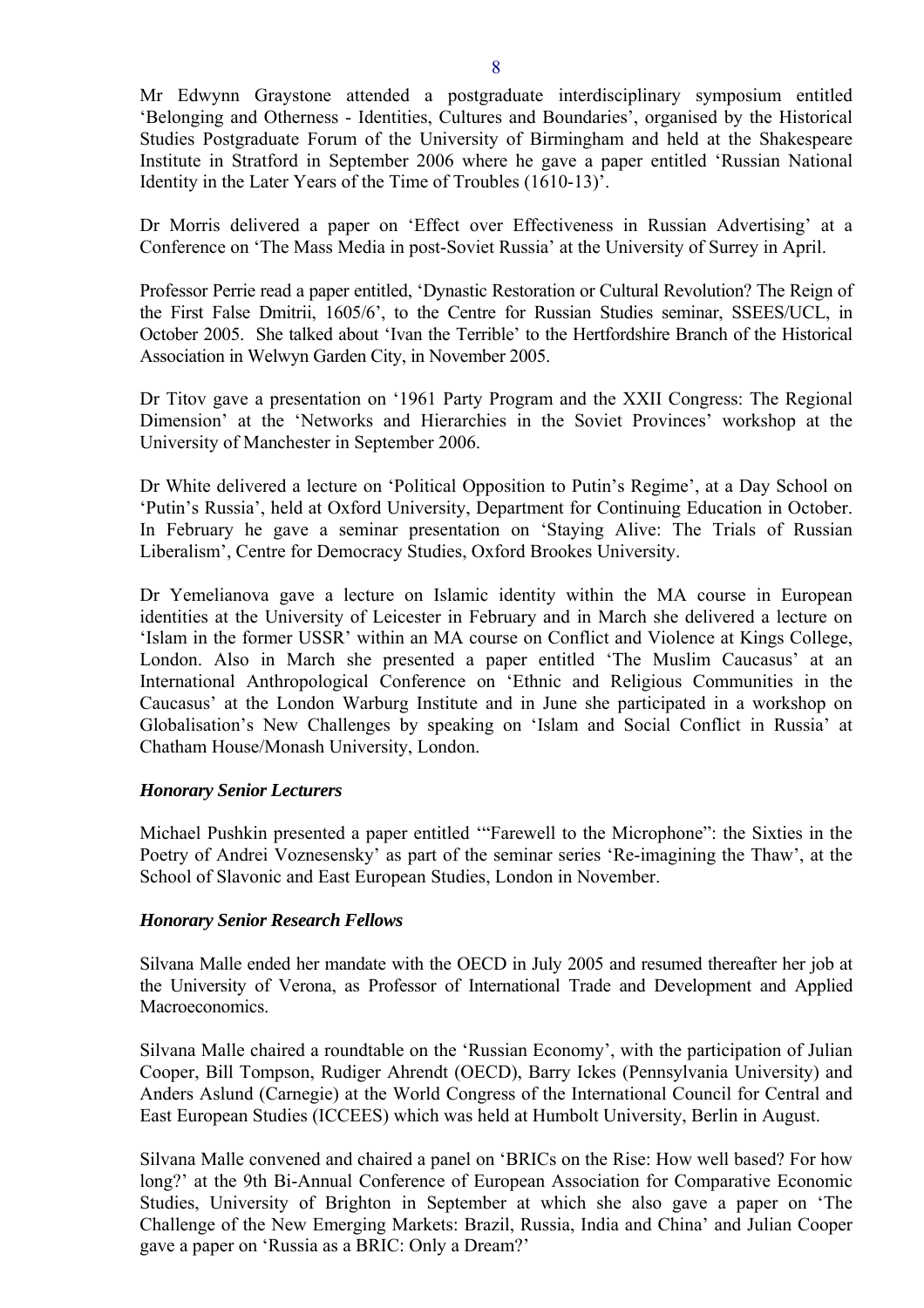<span id="page-8-0"></span>Silvana Malle delivered a lecture on the 'New Emerging Economies: Brazil, Russia, India and China' in Italian at the Conference: Verona nel Mondo, organised by the Chamber of Commerce of Verona together with the University of Verona in March. She also gave a lecture on the Economic Perspectives of Russia at the Confartigianato of Verona in May. She was also invited by the Italo-Russian Chamber of Commerce of Milan to deliver a one-day course on the economic transformation in Russia to managers and economic operators in October. In March she spoke on the Macroeconomic performance of China at the University of Pavia; the paper is forthcoming in the Italian publication Il Politico, first issue of 2007.

## *Honorary Research Fellows*

Dr Richardson presented a paper entitled 'Cooperation for Health Promotion: Practical Barriers to Working in Russia' at a one-day seminar on 'Russia and the EU – the Relationship During Putin's Second Presidency in Multilateral and Bilateral Contexts: Finland, UK and Russia' at The Finnish Institute, London in December.

Dr Whitmore delivered a lecture on 'Russian-Ukrainian relations since the Orange Revolution' as part of a day seminar on 'Putin's Russia' at the Oxford University Department of Continuing Education in October 2005 and in April she gave a seminar presentation on 'Europe and Ukraine's 2006 Parliamentary Elections' at the Wider Europe Seminar at the University of Sussex. In May she gave a guest lecture entitled 'The Orange Revolution and the Future of the Rule of Law in Ukraine' to The Law Society, London and in July she presented a paper on 'Show-dogs or Watchdogs? Parliamentary Oversight in Russia' at the Seventh Workshop of Parliamentary Scholars and Parliamentarians at Wroxton College (Oxon). Also in July she presented a talk on 'Ukraine's Orange Revolution: Contexts and Consequences' as part of the Oxford University Summer Programme Lecture.

## *Associate Members*

Dr Shaw presented a paper on 'The Translation and Publication of Bernhard Varenius' *Geographia Generalis* in Russia, 1718' at the Annual Conference of the Study Group on Eighteenth Century Russia in Hoddesdon in January, 2006 and in May he gave a paper on 'Mapmaking in Russia before Peter the Great: the Book of the Great Map' at the RGS/IBG Annual Conference, Royal Geographical Society, London.

### **Overseas**

The Annual Convention of the American Association for the Advancement of Slavic Studies, took place in Salt Lake City, Utah in November where Phil Hanson gave a paper on 'The Economic Consequences of the Yukos Affair'; Dr Morris gave a paper on 'National Identity in Russian Advertising: Tobacco and Beer'.

Dr Averre presented a paper on 'The Common Space of External Security: Source of Problems or Opportunities?' at a conference on 'The EU-Russia Agenda: Four Common Spaces' at the Finnish Institute of International Affairs, Helsinki, in November 2005 and in April he delivered a paper entitled 'Status and Prospects for Non-Proliferation in the Bio-Sector' at the International Working Group (IWG) Meeting on 'Refocusing on Non-Proliferation Objectives in the RNCs by Strengthening Science Commercialisation and Global Partnership Redirection Programmes' in Como, Italy. In August/September he gave a presentation on 'Patching up a Threadbare Partnership? The EU-Russia Common Space of External Security' at the UACES 36<sup>th</sup> Annual Conference and 11<sup>th</sup> Research Conference on 'Exchanging ideas on Europe 2006' at the University of Limerick and later in September he presented a paper on 'A Paradigm Change in Bioproliferation Prevention' at a conference in Como, Italy on 'Cooperation on Bio-Initiatives in Russia and the NIS: Toward a True Partnership'.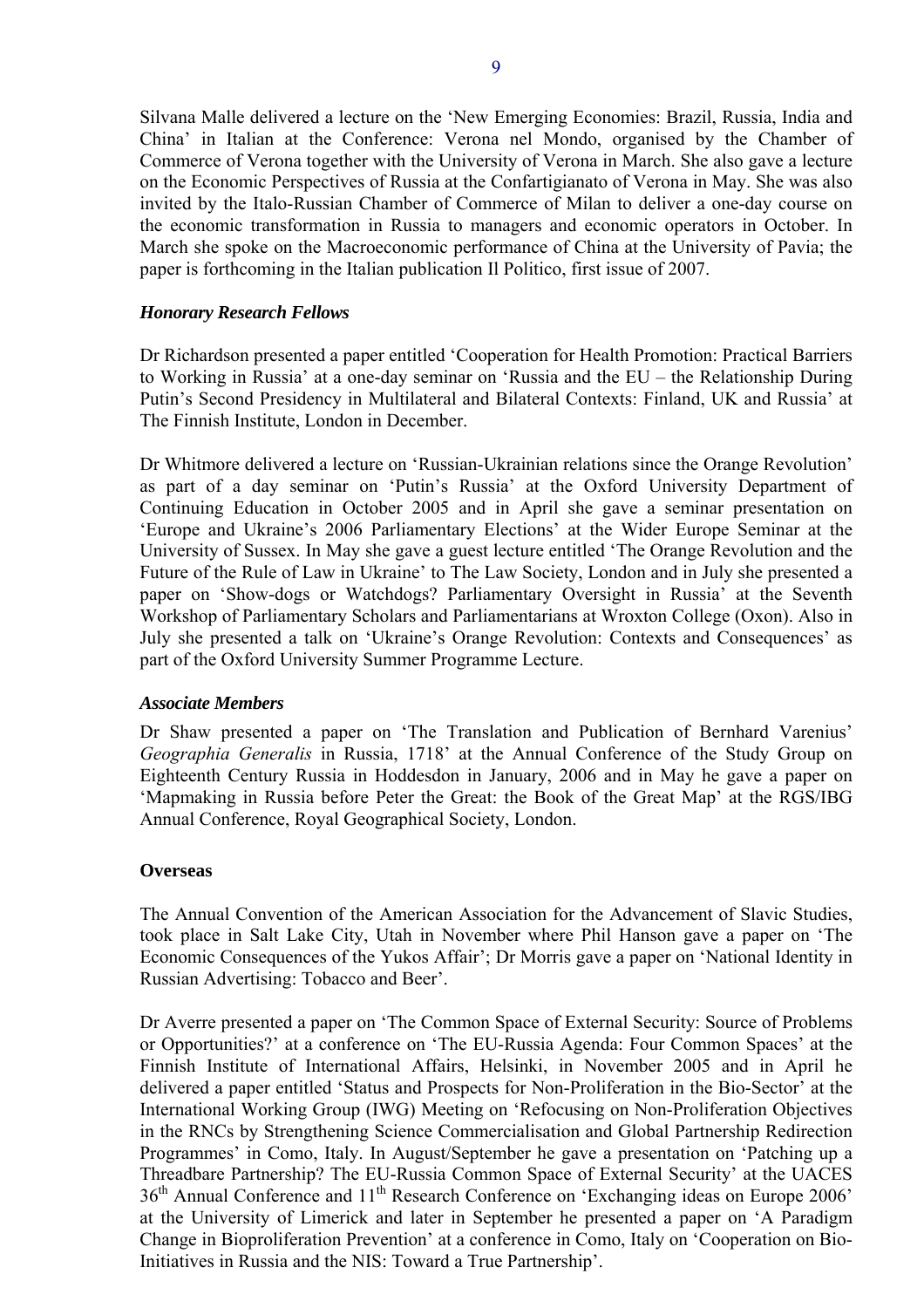Odeta Barbullushi, postgraduate student, presented the paper 'The Bearable Lightness of Stability: Continuities and Discontinuities in Albanian Foreign Policy in the post-Kosovo Period' at the ASN Globalization, Nationalism and Ethnic Conflict Conference, Belgrade in September 2006.

In December Professor Cooper spoke at the Alpbach Forum Conference on 'Russia as EU's Strategic Partner?' in Vienna. In July he participated in a roundtable on the Russian economy, chaired by Silvana Malle, together with Bill Tompson, Rudiger Ahrendt (OECD) and Anders Aslund (Carnegie) at the World Congress of the International Council for Central and East European Studies (ICCEES) which was held at Humbolt University, Berlin.

Professor Hanson co-presented with Dr Elizabeth Teague a paper on 'Political Capitalism in Russia' at the conference on 'Varieties of Capitalism in the Post-Communist World,' at the University of Paisley in September and in October he delivered a paper on 'Russian Economic Performance and Prospects' as an invited speaker to NATO Economic Council in Brussels. In February he was invited to NATO in Brussels to participate in a brainstorming session on developments in Russia. In June at Hitotsubashi University, Tokyo at the annual conference of the Japan Association for Comparative Economic Studies he gave a keynote lecture on 'The Future Tasks of Comparative Economics'; he also gave a paper on 'Russian Economic Performance and Prospects' at the Kyoto Institute of Economic Research, Kyoto and delivered a seminar paper on 'The European Union's Influence on the Development of Capitalism in Central Europe' to the Economics Department seminar at Hititsubashi University, Tokyo.

Dr Haughton gave a talk on '"Socialno-demokratizacia" strany Smer-socialna demokracia v horizonte volieb 2006' at Friedrich Ebert Stiftung in Bratislava, Slovakia in November 2005 and in December he spoke on 'Conditionality, Enlargement and Membership: Slovakia and the EU', at the British Ambassador's Residence, Bratislava and also organized a workshop in Bratislava on 'Foreign Policy and Slovakia in Comparative Perspective' as part of the Leverhulme Trust funded project at which he and Darina Malova delivered a paper on 'Slovakia's Integration Strategy in Comparative Perspective'. In April-May he delivered a seminar on 'When and How Does the EU Make a Difference? Accession and Conditionality in Central and Eastern Europe' at the Dubrovnik Seminar on Divided Societies, Dubrovnik, Croatia.

Jelena Obradovic, postgraduate student, gave a paper entitled 'Trauma and Identity: Understanding War Crimes from a Serbian Perspective' at the ASN Globalization, Nationalism and Ethnic Conflict Conference, Belgrade, Serbia in September. In October she delivered a presentation on 'The uses of the Kosovo Myth' at the  $7<sup>th</sup>$  Finnish Balkan Colloquium 'Finns in the Balkans' at the Aleksanteri Institute, University of Helsinki and also spoke on 'Ratko Mladic or Europe: War Crimes, Identity and the Serbian Politics of Myth' at the European Identities Conference, also at the Aleksanteri Institute, University of Helsinki. In May she gave presentation on 'Tolerance and Prejudice in Belgrade: Young People and their Constructs of Others' at the Releasing Indigenous Multiculturalism through Education Project Workshop in Subotica, Serbia.

Professor Perrie presented a paper (in Russian) entitled 'Popular Opinion and Rumours about the Tsar (1630s-50s)' to a plenary session of the International Conference on 'Society, State and Supreme Power in Medieval and Early Modern Russia' dedicated to the centenary of the birth of Academician LV Cherepnin, organised by the Institute of General History of the Russian Academy of Sciences and held in Moscow, Nov/Dec 2005. In September 2006 she presented a paper (in Russian) entitled 'The First English Travellers on the Lower Volga (in the second half of the  $16<sup>th</sup>$  century)' to the History section of the International Conference, 'Modernisation and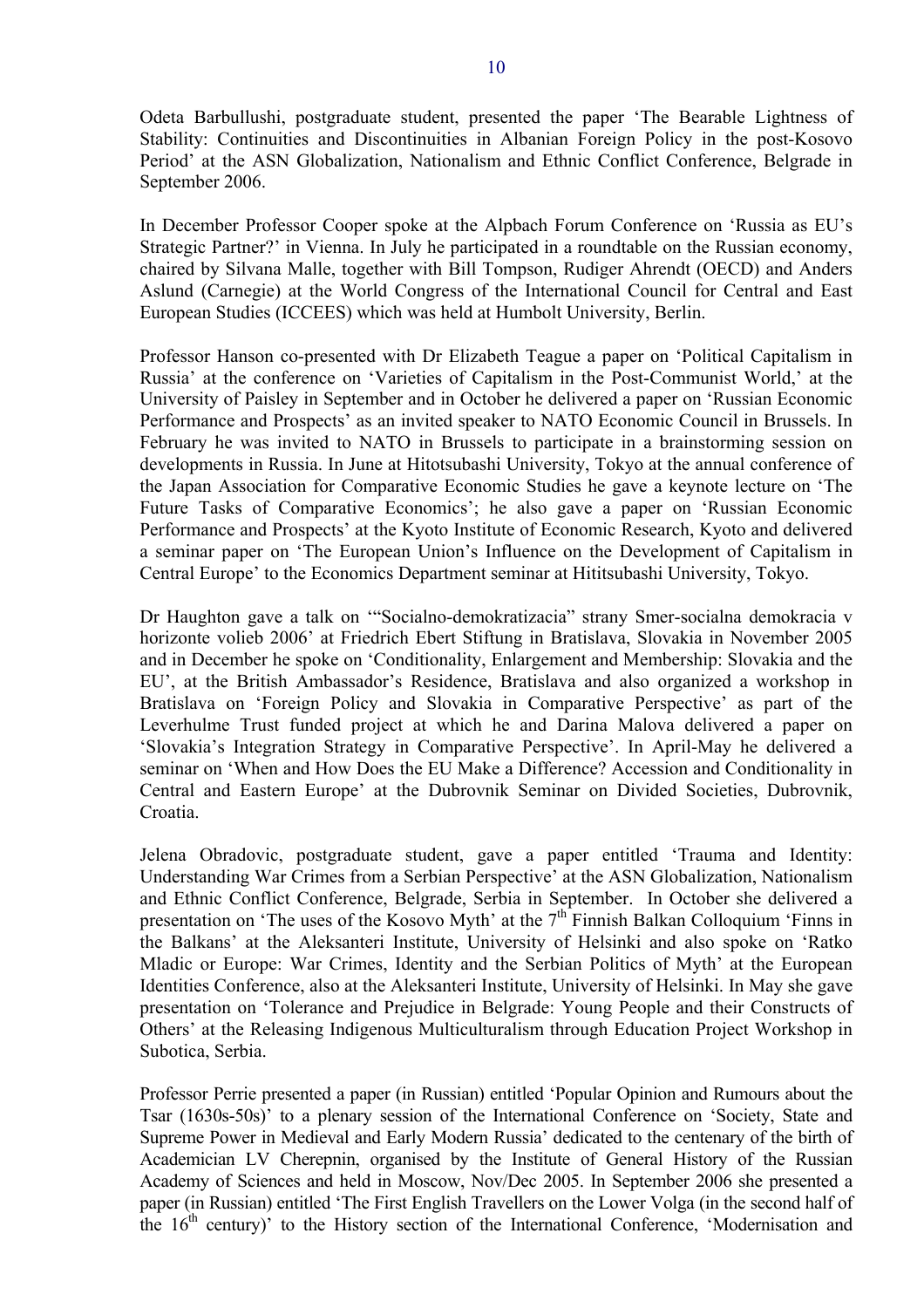Dr Smith contributed a paper entitled 'The Soviet Orphans: The Historical Roots of the Transdniester, Nagorny Karabakh, Abkhaz and South Ossetian Conflicts' at the International Conference on 'Comparative Institutional Transformations and Institutional Design in the Post-Soviet Region', organised by the Eurasia Study Group and held in Yerevan, Armenia in May. In July he was invited to speak at a conference on European Integration organised by the European Union Delegation to Armenia in Yerevan, where he gave a talk on 'The Return of the Referendum: Self-Determination, International Organisations, and Disputed Territories in the South Caucasus and Moldova'.

Dr Titov delivered a guest lecture on the 'Introduction to Lev Gumilev's Life and Thought' at a seminar on 'Russian Philosophy and History of Thought' at the Aleksanteri Institute, University of Helsinki in April.

Dr Wolczuk was invited to give papers at a conference on 'The Slavic Triangle: Between the EU and Eurasia' at the Munk Centre for International Studies, University of Toronto in January and at a conference on 'the EU and the Eastern Neighbours: Democracy and Stabilisation without Accession?', organised by the Instituto Affari Internazionali and Centro Studi di Politica Internazionale in Rome in May. In May 2006 she also acted as a discussant at an Experts' roundtable on 'Future of EU-Ukraine Relations after the Parliamentary Elections' organised by Friedrich Ebert Stiftung in Brussels. In November she made a presentation on 'Constitutional Reforms in Ukraine' at a conference organised by the Slovak Ministry of Foreign Affairs and the Slovak Foreign Policy Association.

Dr Yemelianova presented a paper on 'Islamic Radicalisation in Muslim Eurasia' at the XV Economic Forum in Krynica, Poland in September 2005 and in September/October she delivered a presentation on 'Young People and Radical Islam in Southern Russia' at a RIME Workshop on 'Youth and the Problems of Ethnic and Religious Extremism' in Lazarevskoe, Russia.

# *Honorary Senior Research Fellows*

Professor Mark Harrison presented a paper on 'The Economics of World War I: A Comparative Quantitative Analysis' with Stephen Broadberry (Warwick) at the annual meeting of the Economic History Association in Toronto in September 2005 and in August 2006 he gave a presentation on 'Correlates of Mobilization in the Two World Wars' with Jari Eloranta (Appalachian State University) at the XIV International Economic History Congress in Helsinki.

# *Honorary Research Fellows*

Dr Whitmore made a seminar presentation on 'Political Developments in Ukraine since 'Orange' at the Wider Europe Seminar for College of Europe Masters' students at Ukrainian Catholic University, L'viv Ukraine, in October.

# *Associate Members*

In January Elena Denezhkina and Adrian Campbell addressed two conferences in Kaliningrad on the subject of 'Post-Experience Public Administration Training in a Russian Context'. The conferences formed part of the European Union Kaledu project.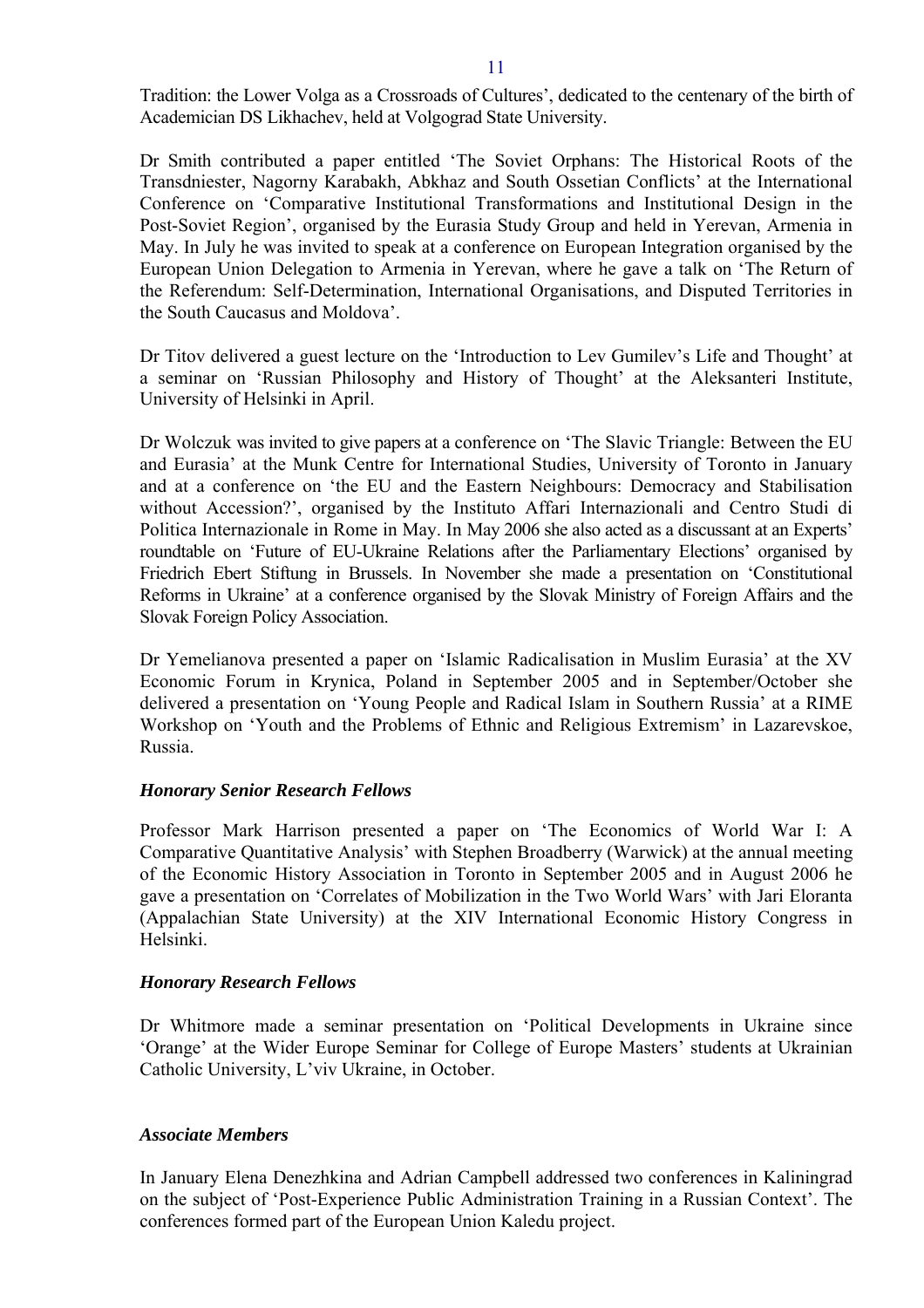<span id="page-11-0"></span>In May Adrian Campbell took part in a seminar, (chaired by the Council of Europe) in Moscow and a follow-up conference in Stavropol that brought together the Chechen political leadership and the legal department of the Federal Presidential Administration, on the topic of local government legislation in the Chechen Republic.

## **BOARDS AND COMMITTEES**

Dr Averre served as a consulting board member of the International Working Group – Transitions Initiative, Landau Network Centro Volta, Como, Italy.

Professor Cooper became Director of the Centre for East European Language Based Area Studies (CEELBAS) at Birmingham and also became a Member of the Europe Group of the British Academy (a recently formed committee to review the BA's engagement with Europe). He continued to act as a member of the editorial boards of *Eurasian Geography and Economics* and the Routledge Russian and East European studies series. Within the University, Professor Cooper became Director of CREES from September 2006 and served on University Committees as a Member of the Research and Knowledge Transfer Committee, the Chair of the RAE Umbrella Group of the Deanery of Arts and Social Sciences and as Convenor of the ESRC Forum.

Professor Davies continued to serve as a member of the Editorial Board of the archival series *Tragediya sovetskoi derevni* (Tragedy of the Soviet Countryside) and as an Honorary Vice-President of the Society for Cooperation in Russian and Soviet Studies. He is an Honorary Life Member of the British Association for Slavonic and East European Studies.

Professor Hanson continued to act as Associate Fellow to the Russia and Eurasia Programme, Chatham House (Royal Institute for International Affairs) and also as Trustee of the Centre for Research into Post-Communist Countries. He continued to serve as a member of the Editorial Board of *Post-Communist Economies* and to act as consultant to Oxford Analytica, Rio Tinto and Aramco.

Dr Haughton continued to serve on the International Advisory Board of the *Slovak Foreign Policy Affairs* and the Steering Committee, British-Czech-Slovak Historian's Forum.

Dr Ilič continued to serve as Membership Secretary of BASEES (British Association of Slavonic and East European Studies) and on the National Advisory Board for *Europe-Asia Studies.* 

Professor Perrie continued to serve as Vice-President (Past President) of BASEES (British Association for Slavonic and East European Studies) and as a member of the National Advisory Board of *Europe-Asia Studies.*

Michael Pushkin served as Russian Tutor at the Department of Vocal and Operatic Studies of the Birmingham Conservatoire from September 2005 and as Visiting lecturer of the Department of Russian and Slavonic Studies, University of Nottingham during the Autumn Semester, 2005.

*Professor Pilkington was appointed a member of the RAE Sub-Panel for European Studies (Unit 50) for RAE 2008 from February 2005. She continued to serve as a member of the Advisory Board of the Aleksanteri Institute (Finnish Centre for Russian and East European Studies), Helsinki, Finland and as a member of the editorial committee of Curzon/BASEES series.*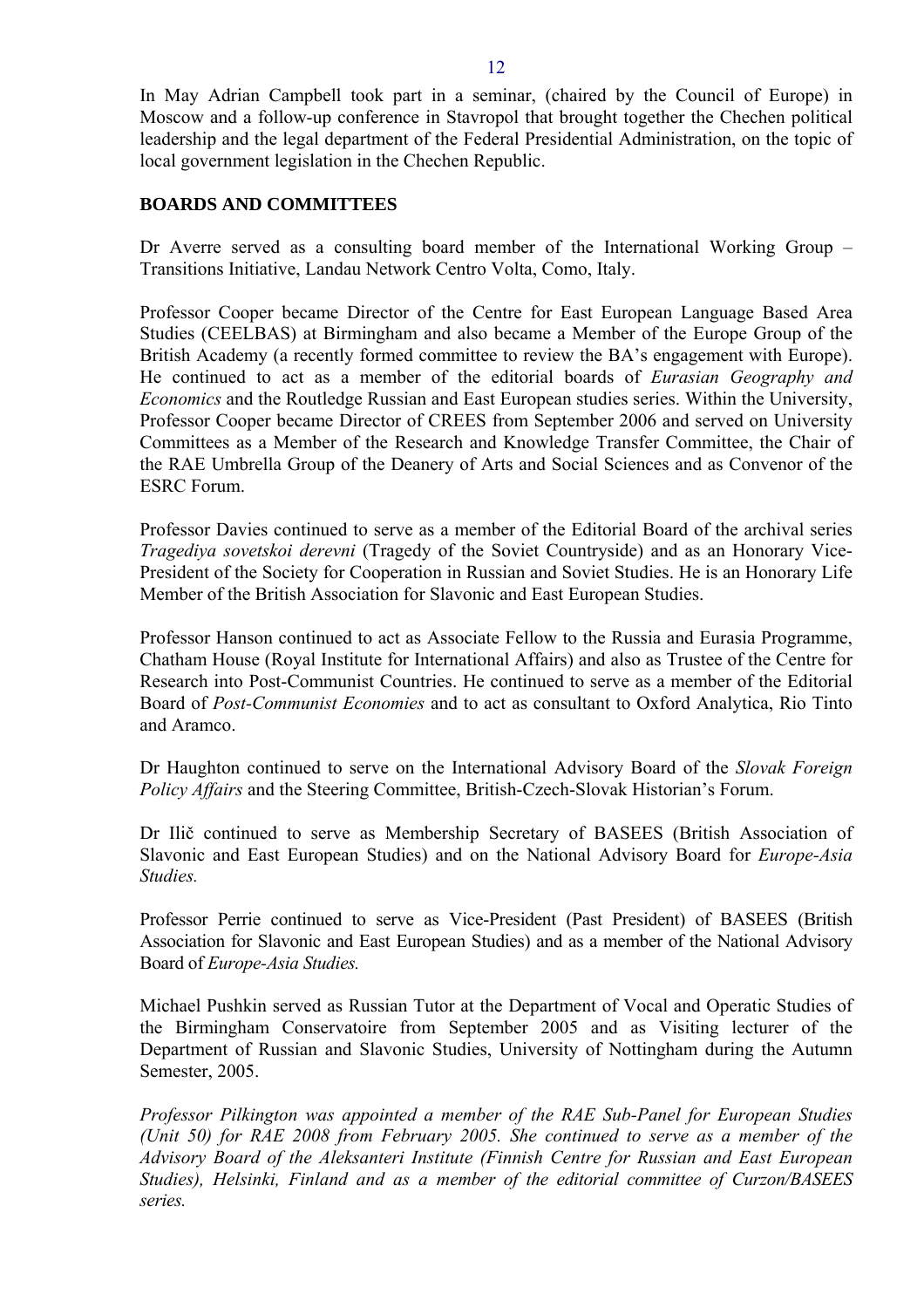<span id="page-12-0"></span>Dr Wolczuk was invited to join the Advisory Board of the East European Studies On-line at the Free University in Berlin, Germany.

Dr Yemelianova has continued to serve as an Honorary member of ORIGENS, an International Cultural Association, Barcelona, Spain. Since September 2006 she has been a member of the National Advisory Board of the journal *Europe-Asia Studies.* 

### *Honorary Senior Research Fellows*

Mark Harrison continued as Chair, Department of Economics, University of Warwick and also as Distinguished Visiting Fellow, Hoover Institution on War, Revolution, and Peace, Stanford University.

### *Honorary Research Fellows*

Dr Richardson became a member of the Steering Committee of the BASEES Study Group for Societal Change in the Post-Socialist States

Dr Holtom continued to serve as a member of the scientific board for the journal *NordeuropaForum.* 

### *Associate Members*

Dr Shaw continued to serve as a Member of the Editorial Board of the international journal, *Eurasian Geography and Economics* and as a Member of the Editorial Board of *Teaching in Higher Education.* 

## **RESEARCH**

### **History**

The findings of the ESRC research project 'Terror, War Preparations and Economic Development' in relation to the repressions have been published as a book edited by Melanie Ilič (see Publications). British, Russian and Ukrainian historians collaborated in the project, which has been graded 'Outstanding' by the ESRC.

Research has placed the focus on the victims of the purges in the 1930s. In particular, through a series of database analyses, it identifies the social profiles of those who were repressed in 1937-38.

### *(a) The Terror against Economic Officials:*

Dr Khlevnyuk, primarily using the former party archives, has systematically examined the consequences of the nomenklatura terror for officials in the People's Commissariats concerned with the economy. He showed that it was first directed against former members of various opposition groupings within the party. From the end of 1936 it spread far more widely, and it was given a further impulse by the launching of the mass terror. In 1938 the waves of arrests extended to officials newly appointed to their posts in 1937. Of the 32,000 persons on the nomenklatura of the party central committee at the beginning of 1939, 47 per cent had been appointed in 1937 and 1938. Dr Khlevnyuk showed that as a result of the terror the Soviet economy was in the hands of a complex mixture of generations. For instance, at the highest level, of the thirty People's Commissars, only four, all in their forties, had been in place before the terror; 16 were officials aged 36 to 45 previously at the level of enterprise director or above; and ten aged 34 to 39 had previously been at the level of foreman or head of an enterprise department.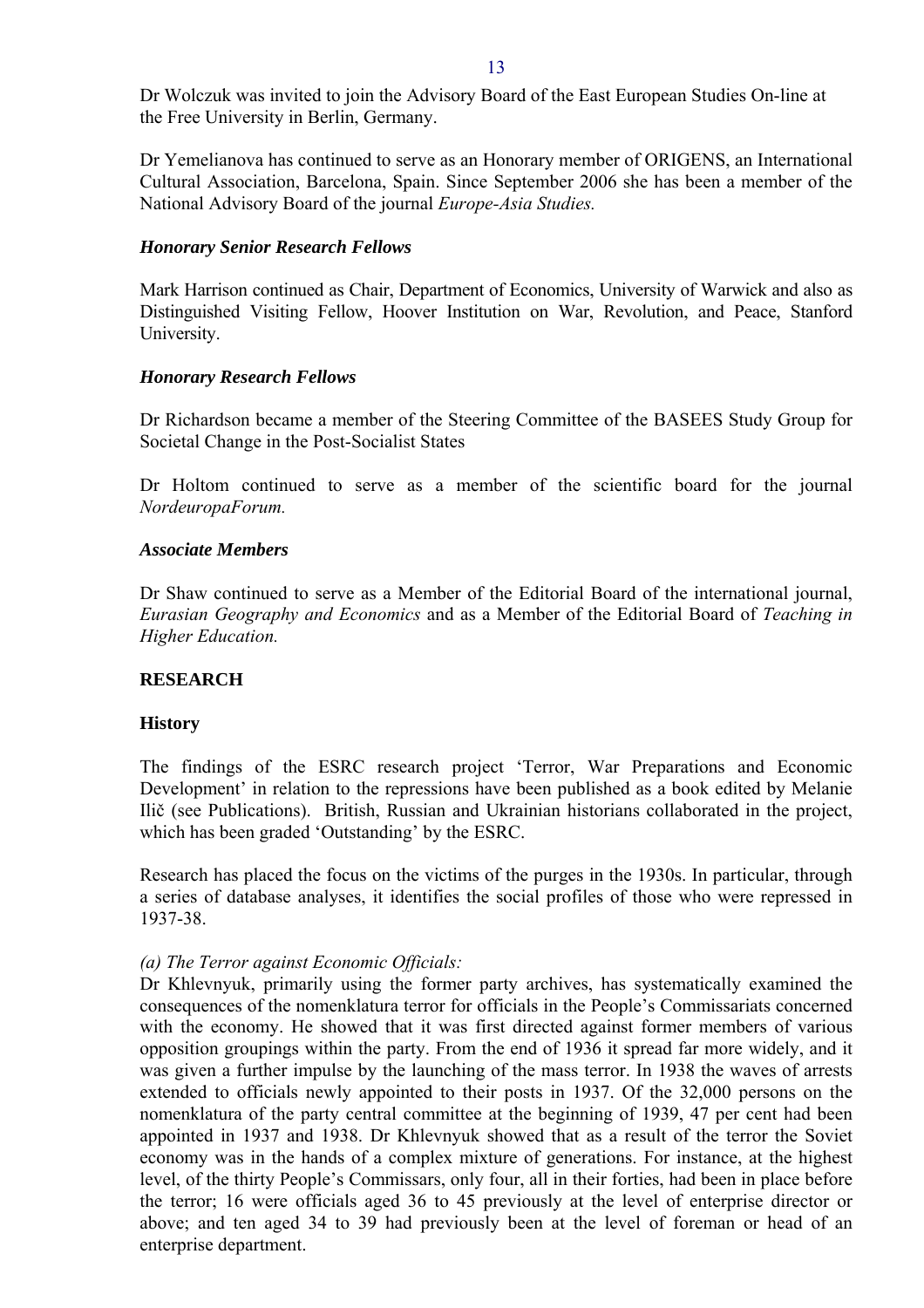#### *(b) Mass Terror:*

Dr Vasiliev has carried out a study of both the nomenklatura terror and the mass terror in Ukraine. Here the terror was particularly far-reaching. He showed that as early as the beginning of 1938 all members of the Ukrainian Politburo, all the regional first party secretaries, and nearly all the People's Commissars had been arrested. More detailed studies show how the nomenklatura purge affected the coal industry and agriculture. Secondly, he showed that the mass terror in Ukraine (and probably everywhere) was based on the secret police records of the former kulaks and other persons deemed anti-Soviet, and of criminals. Case studies of the mass terror examine the Vinnitsa and Poltava regions.

Drs Ilič and Joyce have undertaken a case study of the impact of the mass terror in the Mordovian region. The Republic of Mordoviya was selected because it presents a largely agricultural, under-industrialised region of the Soviet Union to offer comparison with our knowledge of the impact of the terror in Moscow and Leningrad. Using the published lists of purge victims, they examined the waves of repression, particularly during collectivisation and dekulakisation (1929-33) and during the mass operations of 1936-8. This case study surveys all those who were executed, and also all of the women who were arrested, some of whom were executed, during the years covered by the printed source. The presentation of 'victim studies', on a regional basis, provides a new approach to the study of the Great Terror and allows us to see how the mass terror impacted at its lowest level throughout the Soviet Union. The results of the Mordoviya study indicate that the main victims of repression in this region were socially marginal groups (such as the independent peasantry and religious personnel) and individuals who were economically non-productive (such as housewives and individuals in the older age cohorts).

Dr Joyce has examined the repressions in the Komi republic. Komi was selected because it was an important region in the network of Gulag camps. Using a database of over 8000 people repressed during 1928–59, he examined the pattern of repression in the region to establish whether specific groups within an already marginalised penal society were targeted for further punishments. Findings indicate that Gulag inmates, who were already largely isolated from the rest of Soviet society, were not immune from the purge process. Some Gulag inmates were subject to re-arrest, extended terms of imprisonment and execution. Dr Joyce also investigated whether certain categories of free workers in the region were targeted and if their close proximity to 'enemies of the people' increased their chance of arrest. This case study has contributed to a broader study of the impact of the purges in the Gulag.

Dr Ilič has examined in detail the introduction, terms and impact of the previously neglected NKVD Order No. 00486 'On the Repression of the Wives of Enemies and Traitors to the Motherland' (15 August 1937). She has also prepared a social and demographic profile of the thousands of women executed in 1937 and 1938 in order to establish how far those arrested under Order 00486 were the main victims of the terror. It is evident from this research that the mass operations extended far beyond the wives and female relatives of men who were purged. The findings of this research suggest that many of the women who were arrested during the mass operations were unmarried, they had former connections or were continuing to serve as religious personnel, and a number had been a member of an opposition party organisation.

On the basis of these studies, and of those carried out by other historians, we have established a preliminary demographic profile of the social origins and occupations of victims of the mass terror.

### (c) *Rearmament and Mobilisation Preparations, 1936-41:*

The growing Nazi threat led the Soviet Union to expand armaments production and investment rapidly from 1936; but at the same time the terror thoroughly disrupted the defence and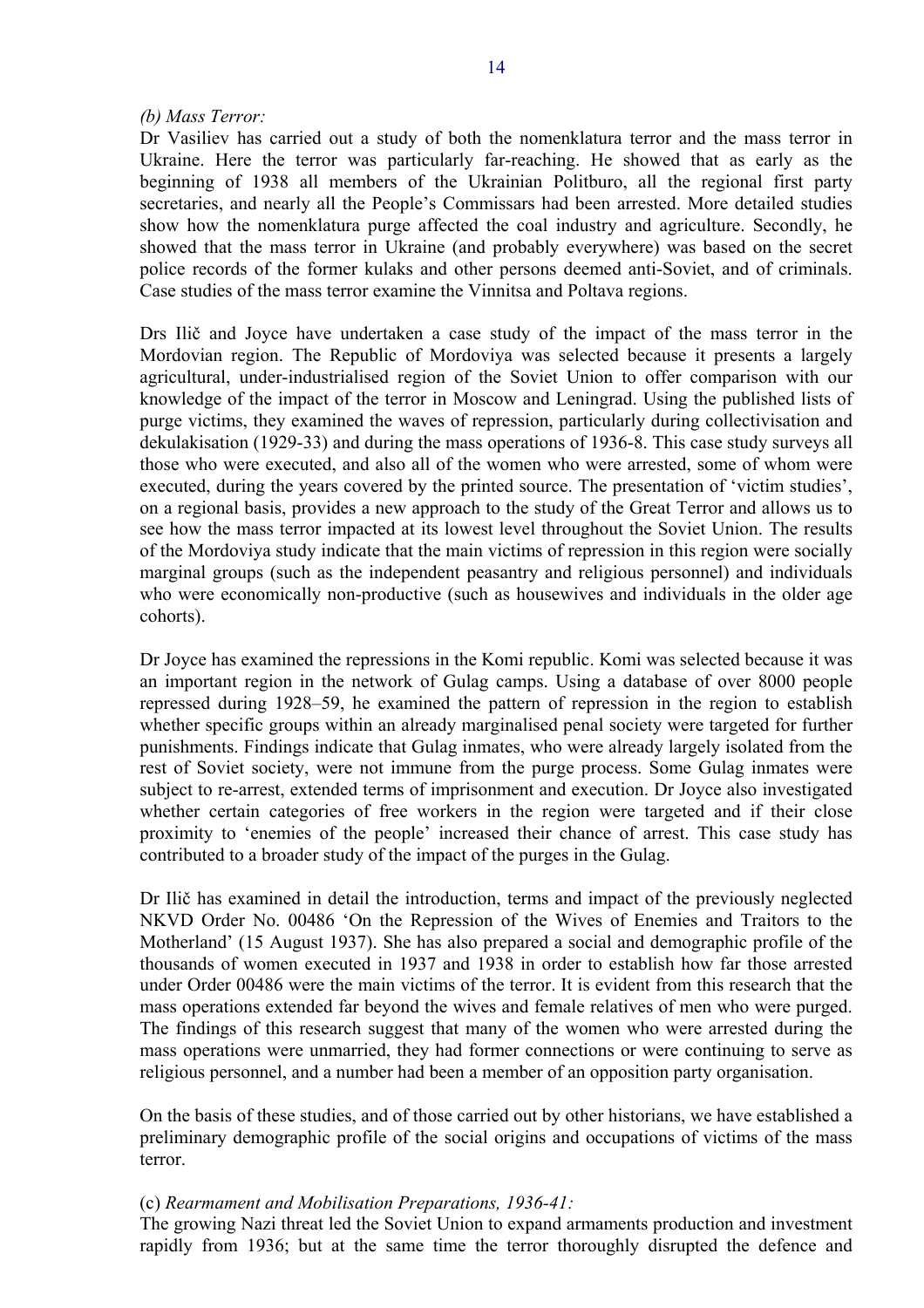mobilisation agencies at every level. We have concluded, however, contrary to our original assumption, that the mobilisation system was rapidly re-established after 1938, but detailed mobilisation programmes were not put into operation until the eve of the German invasion.

#### *(d) Industrialisation of Soviet Russia*

Professor R W Davies continued his research on the sixth volume of *this series,* which deals with the economy in 1934-9. He published an article in the volume edited by Melanie Ilič which examines the economic background to the purges and concludes that, contrary to a widespread view, there was no economic crisis in the first six months of 1936 which was a major contributory factor in the launching of the purges. He also provides confirmatory evidence that the purges had a negative effect on the economy. He also prepared a chapter for a volume on recently declassified verbatim reports of Politburo meetings, entitled 'Grain, Class and Politics during the New Economic Policy'. This dealt with the discussion at the meeting of December 10, 1925 on 'The Work of the Central Statistical Administration on the Grain-Fodder Balance', which resulted in the dismissal of PI Popov, director of the Administration since its foundation in 1918.

Melanie Ilič has completed work on an article entitled 'Soviet Women and Civil Defence Training in the 1930s'. She has begun work relating to the AHRC project on 'Policy and Governance in the Soviet Union under Nikita Khrushchev', for which she is preparing studies on the revival of the *zhensovety* and on Khrushchev's construction programme.

Professor Perrie oversaw the progress through the press of the *Cambridge History of Russia*, vol. I, which she edited and co-authored (the volume was published in the summer of 2006). She also continued to work on popular monarchism and political legitimacy in  $17<sup>th</sup>$ -century Russia, and wrote a number of papers on aspects of these topics.

From September 2005 to March 2006, Dr Smith was a Visiting Research Fellow at the Aleksanteri Insitute, University of Helsinki, funded by a Leverhulme Trust Study Abroad Fellowship. During this time he started work on a monograph on The Nationalities Experience in and after the USSR. Simultaneously, he started, together with Melanie Ilic, a project on 'Governance and Policy in the Soviet Union under Nikita Khrushchev, 1953-1964' funded by the Arts and Humanities Research Council. Under the auspices of this project, he has continued his research on nationalities policy in the USSR under Khrushchev, and has also started working on the reform of the Soviet wine-making industry in this period, a topic which has also led on to talks and articles on the Russian embargo on imports of Georgian wine in 2006. He also completed editorial work, together with Dr Markku Kangaspuro, on *Modernisation and Russian Society since 1900*, which was to be published later in 2006. In April 2006 he organised and led a group of UK-based research students to Moscow for initial training in the use of the historical archives there. The project was funded by the AHRC and has been highly acclaimed.

Joshua Andy, postgraduate student, presented a paper on the initial findings of his research on the Cuba missile crisis at a conference in Hamburg in May 2006, which is now due to be published.

Robert Hornsby, postgraduate student, has already carried out extensive archival work in Moscow and made significant progress with his research in the first year of his PhD. He was accepted as a visiting research student at Columbia University, New York, for autumn 2006.

Dr Titov made a research trip to the Moscow archives in April 2006 in connection with the research project funded by the UK Arts and Humanities Research Council on 'Policy and Governance in the Soviet Union under Nikita Khrushchev'. Work on a paper entitled '1961 Party Programme and the Fte of the Soviet Project' has been carried out and is planned for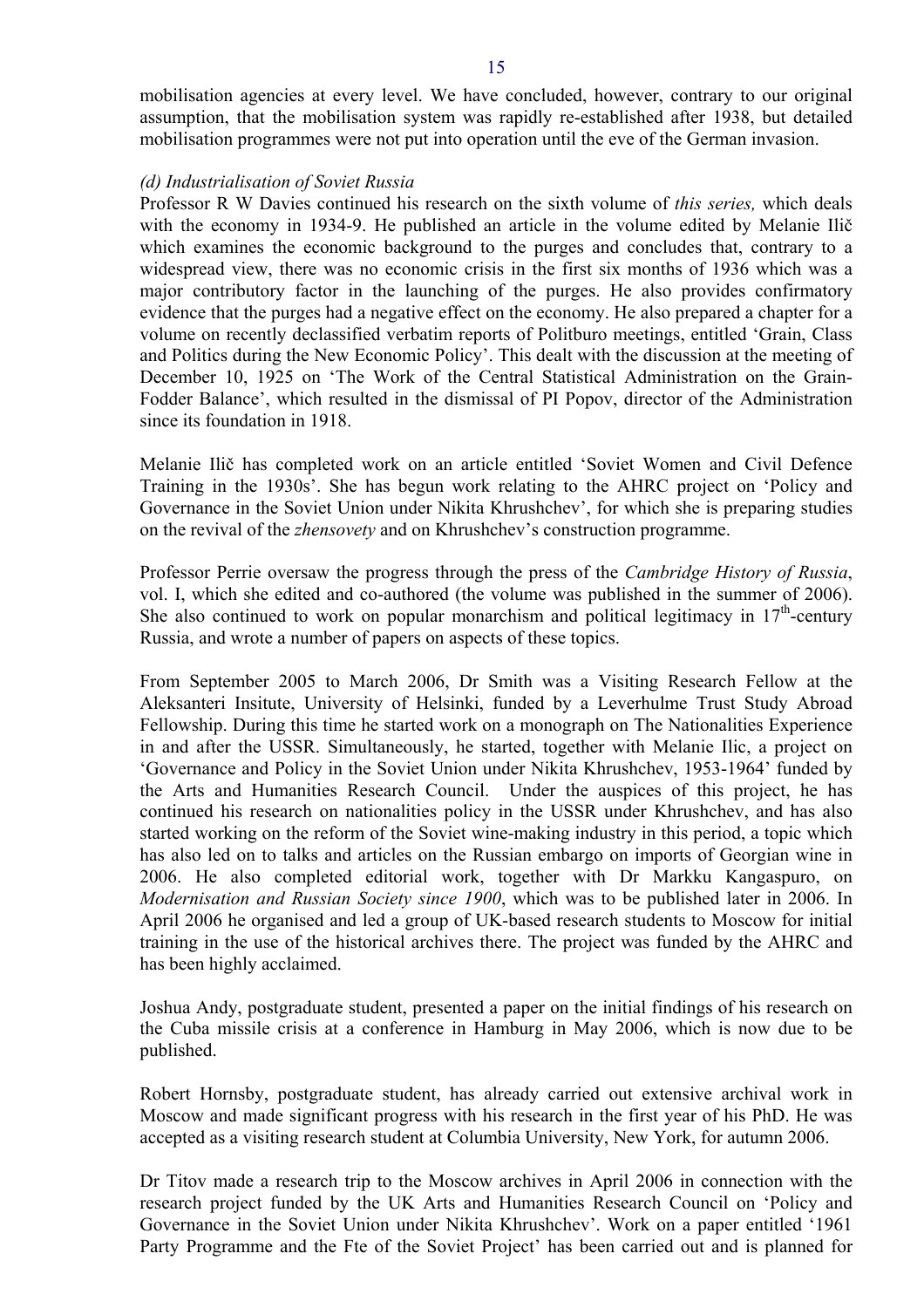<span id="page-15-0"></span>submission in late 2006. A further article on 'Completing 'Russian Concepts of History: a Gumilev-Danilevskii Comparison' is planned for submission early 2007.

## *Honorary Senior Research Fellows*

Linda Edmondson completed her research on Hector Berlioz and Russian cultural politics. Her current research focuses on Ivan Turgenev and his response to the western 'classics' and to contemporary music in the West and Russia, his views on the 'nationalist school', and the ways in which he uses musical references and portrays musicians, amateur and professional, in his novels and short stories.

Mark Harrison continued to work with Paul Gregory (Houston) and Andrei Markevich, now a Marie Curie research fellow at Warwick, on aspects of the political economy of the Soviet command system, and with Stephen Broadberry (Warwick) and Jari Eloranta (Appalachian State) on the economics of the two world wars. His main ambition for the coming period is to bring an edited collection of new research papers on the Soviet defence industry through review to publication

## **Economics**

Julian Cooper undertook research into Russia's place in the global economy. Prospects for the development of a knowledge-based economy were explored in an article commissioned by the journal *Eurasian Geography and Economics.* This discussed Russia in relation to developments in Brazil, China and India (the so-called BRIC economies), plus some other populous emerging markets. A second article for the same journal examined the competitiveness of Russian exports. Russian military economic developments were monitored, with a contribution to the SIPRI Yearbook on the defence industry and a working paper on military expenditure.

Philip Hanson extended earlier work on the varieties of economic institutions in ex-communist countries in two directions: (1) an analysis of the influence of the EU accession process on the development of economic institutions in the eight 2004 accession countries, using various rankings and scores on governance, ease of doing business, etc provided by the World Bank and other sources; (2) an assessment of the contemporary state of comparative economic studies, and its place among adjoining sub-fields of economics. For (1) he obtained a British Academy Small Research Grant, to cover the cost of interviewing policy-makers in Warsaw, Budapest and Brussels. The resulting paper will be published as a chapter in a book on economic transformation. The paper arising from (2) was the basis of a keynote lecture to the Japan Association for Comparative Economic Studies, and will be published in their journal.

## **Science, Technology and Industry**

Dr Averre continued his research into science, technology and industry in the USSR successor states under the terms of an externally-funded project, producing reports and compiling a project database.

## **Politics and Security Studies**

Dr Averre continued his research into Russian foreign and security policy and arms control/non-proliferation issues. He is participating in a Finnish Academy-funded network on Russia and the EU, and is also participating in an ongoing project organised by the US Russian American Nuclear Security Advisory Council and the Landau Network Centro Volta, Italy, on strengthening proliferation prevention with Russia in the biotechnology sphere. He also contributed to activities of the Centre for Studies in Security and Diplomacy at the University of Birmingham.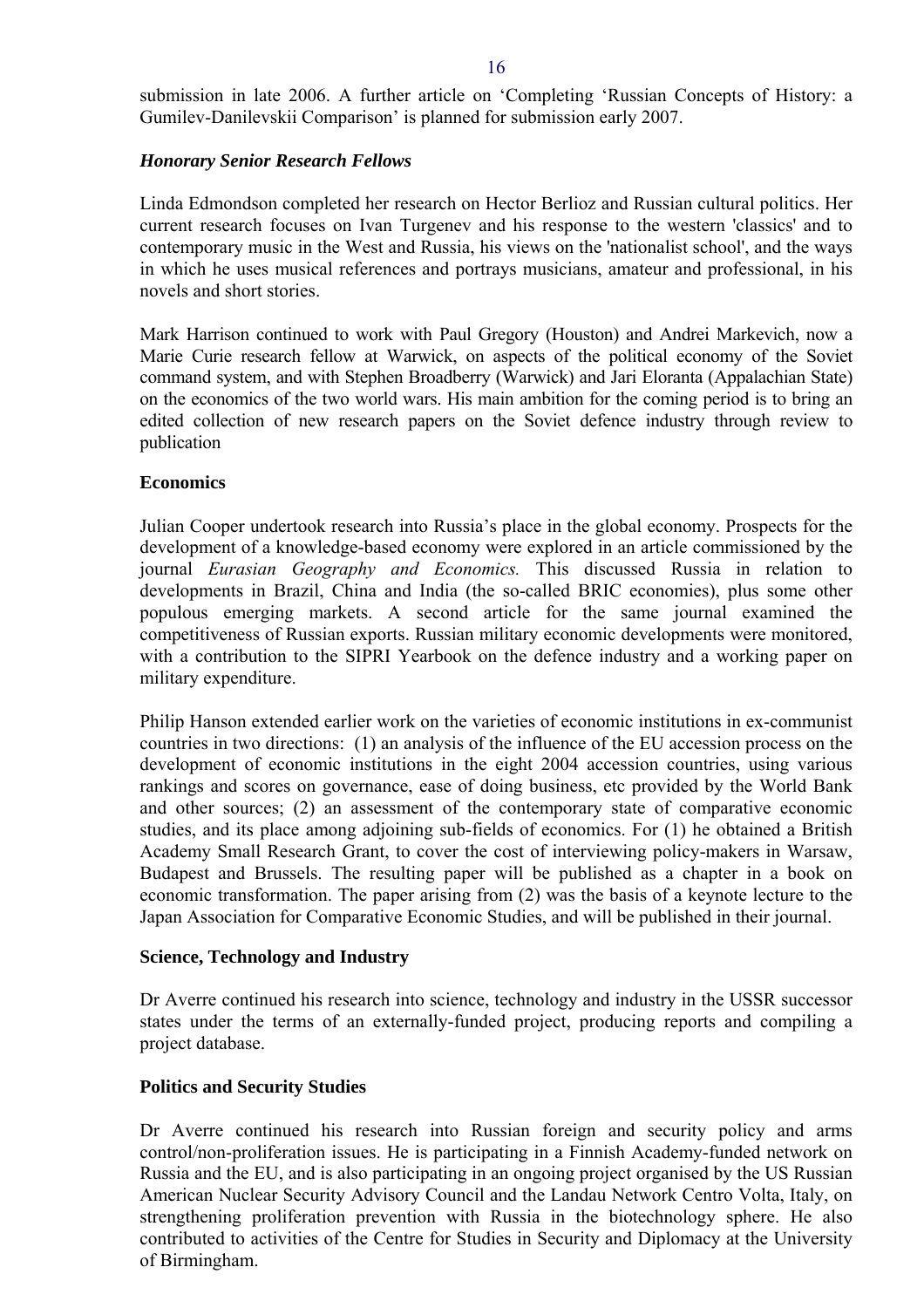Mr Stephen Aris, postgraduate student, drafted two chapters of his PhD thesis entitled 'Regional Security in Central Asia Post-11 September 2001: the Shanghai Cooperation Organisation' and completed 3 months language training at Moscow State University.

Sean Roberts' ESRC funded PhD research is scheduled for completion in 2008 with fieldwork in Russia planned for 2007. The aim of this research is to detail an area of Russian politics that has grown in significance since the collapse of the Soviet Union and that currently exerts a strong influence on Russian political life. Understanding the rise of the current party of power, *United Russia*, together with the wider implications of the party of power concept for Russian political development, is presently hindered by an absence of detailed empirical and theoretical analysis. This research has proceeded through a literature review of party politics literature to outline a framework of analysis to document and analyse past and present parties of power, focusing on aspects such as their role, organization and ideology, but more importantly on conceptualising the 'party of power' in comparative terms, exploring the forces driving its development.

Claire Wilkinson, postgraduate student, completed fieldwork for her PhD thesis on 'Societal Security in Kyrgyzstan' in Bishkek and Osh, Kyrgyzstan. Whilst in Osh she also gave a guest seminar on Post-Cold War Understandings of Security at Osh Technical University. In August she attended the ECPR Methods Summer School in Ljublana (August 06), completing the Interpretive Methods course.

Dr Elena Denezhkina continued working on the TACIS project 'Institutional, Legal and Economic Federalism in the Russian Federation', visiting Moscow Oblast and the RF Ministry of Regional Development.

Dr Haughton's research has followed four main themes. Firstly, he has continued to examine the intricacies and complexities of Slovak politics. In May-June 2006 he travelled to Slovakia to observe the election campaign and is in the process of using his findings to produce an academic article. Secondly, in a collaborative project with Aleks Szczerbiak (Sussex), Sean Hanley (SSEES, UCL) and others he is examining parties of the centre-right in Central and Eastern Europe. He produced a working paper on the centre-right in Croatia and Slovakia and made progress on a joint-authored article on the centre-right in East-Central Europe. Thirdly, with John Gould and Sharon Fisher, he is exploring why countries take neo-liberal turns. An article is currently close to completion. Fourthly, he convened an international academic network (funded by the Leverhulme Trust) exploring the 'Impact of EU membership on Slovakia as a case study of a small, new member state'. This yielded a contribution to an edited volume and two journal articles (to be published in 2007).

Odeta Barbullushi, postgraduate student, conducted a series of interviews in Albania during the 2005-6 academic year for her PhD thesis on 'Under the Gaze of Europe: Identity Politics and Foreign Policy in Post-communist Albania'. In December 2006 she conducted archival work at the State Archives of Ministry of Foreign Affairs in Albania.

Lara Scarpitta, postgraduate student, was based in Brussels for much of the year and conducted a series of interviews in addition to holding a *stage* in the Commission. Her PhD thesis is entitled 'Justice and Home Affairs and Romanian Accession to the EU'.

Magda Skrybant, postgraduate student, made good progress writing up the fruits of her research gathered the year before for her PhD thesis on 'The Relationship between Workers and Intellectuals in Poland 1976-1982/3'.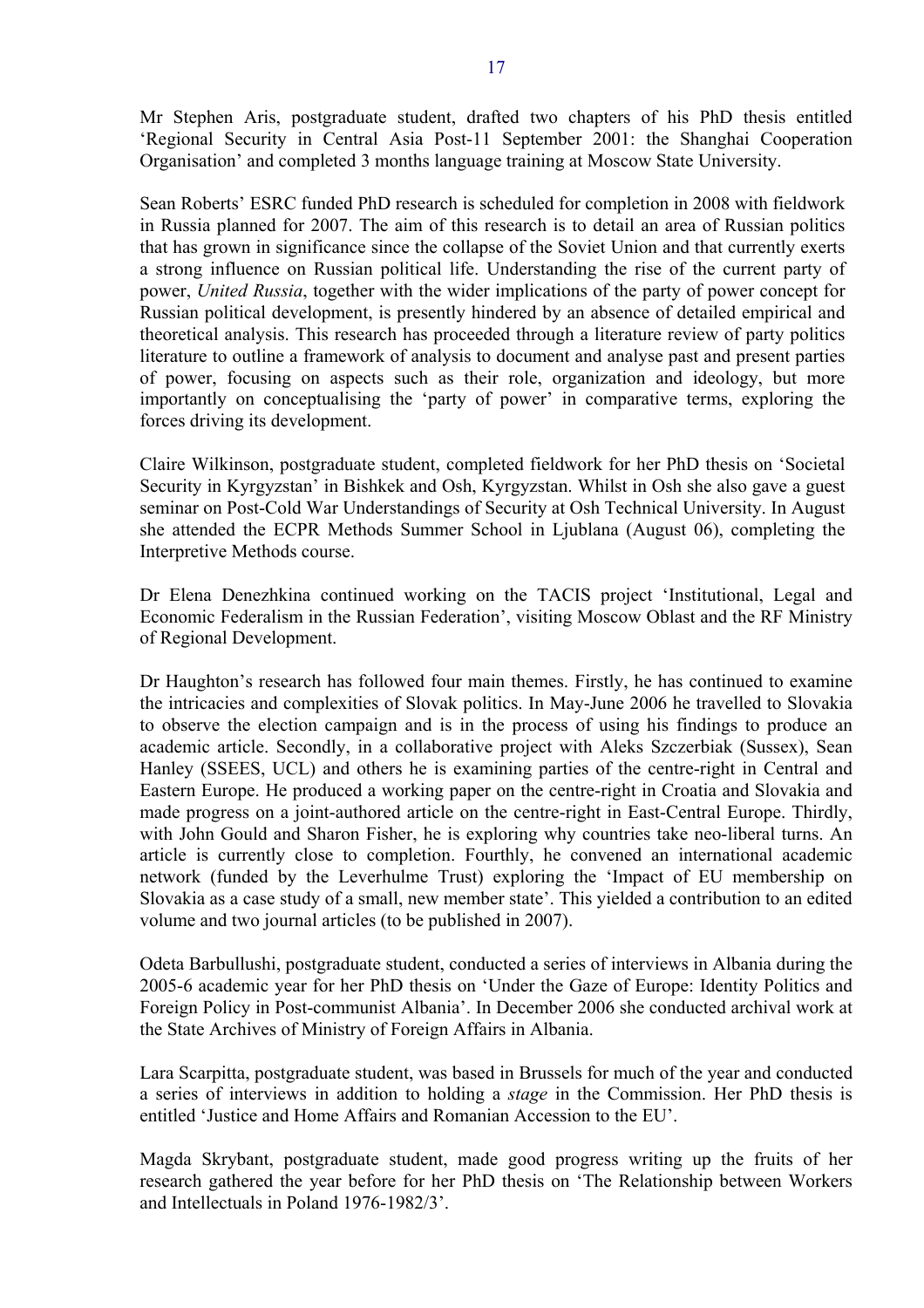<span id="page-17-0"></span>During 2005-6 Kataryna Wolczuk conducted research on the impact of the European Neighbourhood Policy on Ukraine with a grant from the British Academy. As part of this research project she made two visits to Brussels (March and Sept 2006) and Ukraine (Feb and Nov 2006) to conduct interviews with Ukrainian and EU officials, experts and academics. Research findings will be published in an academic article as well as a book on Ukraine's relations with Europe which she is currently working on. She also continued to act as Regional coordinator and be a member of the Steering Committee in a RIME project (Releasing Indigenous Multiculturalism in Eastern Europe) funded by the European Commission under EIDHR programme on 'Combating Racism, Xenophobia & Discrimination against Ethnic Minorities & Indigenous People'.

Aleksandra Duda, postgraduate student, made excellent progress during her 1st year. Her academic achievements in that year include: participation in a entrepreneurship programme, 'Enterprisers' organized by Cambridge Â- MIT Institute (January 2006); presentation at the Second CEU Graduate Conference in Social Sciences in Budapest (May 2006); presentation at the international Summer School in Berlin on 'Justice as a Societal and Political Matter' (July 2006); submission of the draft of theory chapter of her PhD thesis. She also made preparations for three-month-long fieldwork in the Republic of Georgia (Sept-Nov 2006) and made a successful application to the ESRC in order to continue doctoral research at the Kluge Centre in the Library of Congress, Washington DC.

Dominique Peters, postgraduate student, in her second year of PhD made good progress, in particular she prepared for, and carried out, six months of field work in Ukraine, taught some undergraduate Eastern European politics sessions, wrote literature review chapters and processed field work data.

In connection with the European Commission project 'Releasing Indigenous Multiculturalism through Education (RIME)', Dr Yemelianova acted as member of the RIME management board, responsible for the Southern Russia region and for the RIME publications. Together with Dr K Wolczuk, she edited special issues of *Nationalities Papers* and a book, both entitled "Ethnic Diversity, Multiculturalism and Xenophobia in post-Communist Societies", forthcoming in 2007 with Routledge. Dr Yemelianova also worked, as editor and a contributor, on the book *The Growth of Islamic Radicalism in Eurasia: Internal Determinants, Comparative Perspectives and Potential Consequences*, funded by The Nuffield Foundation in 2003-2005, which is forthcoming in 2007, also with Routledge.

## *Honorary Research Fellows*

Dr Sarah Whitmore continued work on her ESRC project 'Parliamentary Oversight in Russia and Ukraine', conducting fieldwork in Moscow during January-March. She conducted semistructured interviews with deputies, senators and staff from the Audit Chamber and Human Rights Ombudsman and observations in the Federal Assembly. The findings were presented at the Seventh Workshop of Parliamentary Scholars and Parliamentarians, Wroxton (Oxon) in July and a pilot visit to Kyiv was undertaken in May in preparation for fieldwork in Ukraine during autumn 2006. During the year, Sarah also gave a number of guest lectures, including to The Law Society in May.

# **Sociology and Cultural Studies**

Dr Edginton completed a British Academy funded research project on the integration of Polish A-grade fonctionnaires in the European Commission, and wrote reports for the Commission, the Polish Ministry of Foreign Affairs, and the British Foreign and Commonwealth Office.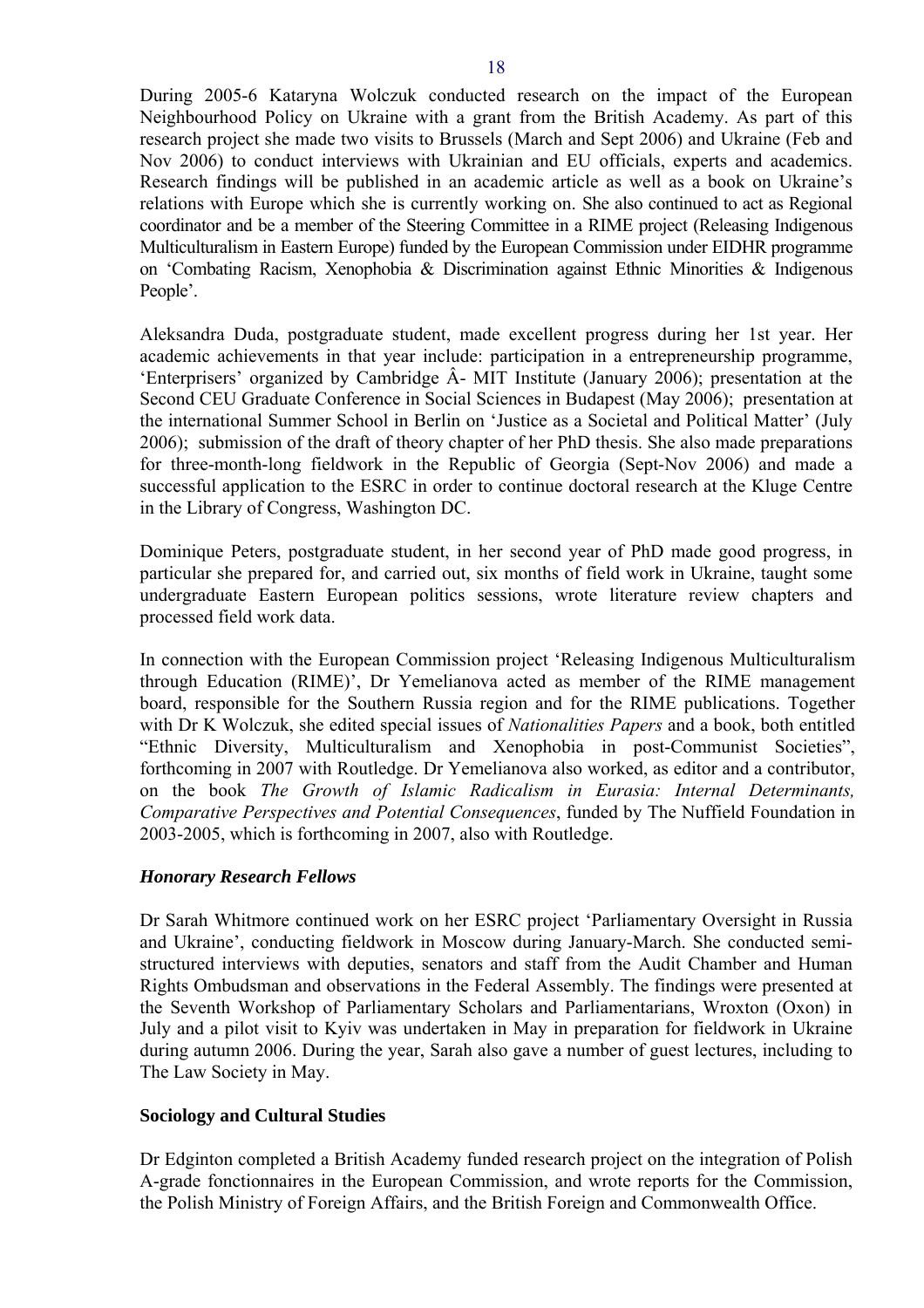<span id="page-18-0"></span>As a result of dissemination of research at national and international conferences over the last 12 months, two major articles are being prepared for publication by Dr Morris. The first, on Russian popular music and culture has been submitted to a leading journal (July 2006), and the second, on Russian advertising and cultural difference, has been provisionally accepted for inclusion in a special journal number (*Europe-Asia Studies*) on Russian mass media. A monograph on Russian literature is still in preparation for publication in 2007.

Jelena Obradovic, postgraduate student, has this year completed the fieldwork for her thesis 'Trauma, Identity and Nationalism in Post Milosevic Serbia'.

Ulrike Ziemer, postgraduate students, has this year completed her six months ethnographic fieldwork for her thesis 'Dealing with Diversity? Youth, Ethnicity and Cultural Practice in Russia' and has presented a paper at the RGSS-IBG Annual Conference in August 2006 entitled 'Researching Youth Cultures in Russia: Armenian and Adygeyan Youth Cultural Practices'.

## *Honorary Research Fellows*

Since October 2006, Erica Richardson has been based at the London School of Hygiene and Tropical Medicine working at the European Observatory on Health Systems and Policies. Her work has focused on updating the Health in Transition (HiT) Profiles for countries of the former Soviet Union and Mongolia. The HiT Profiles are country-based reports that provide a detailed description of a health system and of policy initiatives in progress or under development. HiTs examine different approaches to the organization, financing and delivery of health services and the role of the main actors in health systems; describe the institutional framework, process, content and implementation of health and health care policies; and highlight challenges and areas that require more in-depth analysis. The HiT for Armenia is due out in December 2006, with Mongolia following early in 2007.

## **Geography**

### *Associate Members*

Dr Dominique Moran, in conjunction with Dr Judith Pallot (Oxford) and Dr Laura Piacentini (Strathclyde), was awarded a research grant from the ESRC: 'Women in the Russian Penal System: The role of distance in the theory and practice of imprisonment in late Soviet and post-Soviet Russia' (£242k), to run 2006-2009. She also continued to research into the geography of HIV/AIDS in Russia, with publications in *Eurasian Geography and Economics,* and conference presentations in the US.

Dr Shaw continued his researches into the history of science and mapmaking in Russia during the period between the mid-seventeenth and the mid-eighteenth centuries. His ESRC project in collaboration with Dr Oldfield on 'Russian Views of Sustainable Development and their Historical Antecedents' was completed. The project has given rise to several journal publications and book chapters, and a book is currently planned. It is also hoped to extend this work by means of a new project focusing on the history of Russian environmental thought.

Dr Shaw began to work on his new British Academy project on 'The Cultural Landscape as a Heritage Feature: A Comparative Study of the UK and Russia' concerned with the comparative scientific and practical problems of conserving heritage landscapes in the UK and Russia. The research is in association with the Russian Research Institute for Natural and Cultural Heritage in Moscow. In August 2006 an initial field visit to Russia was made by Drs Shaw and Moran together with Dr Bob Prosser (CURS) who were accompanied by a group from the Russian institute as they visited Kenozero National Park in Arkhangelsk Oblast and Borodino Field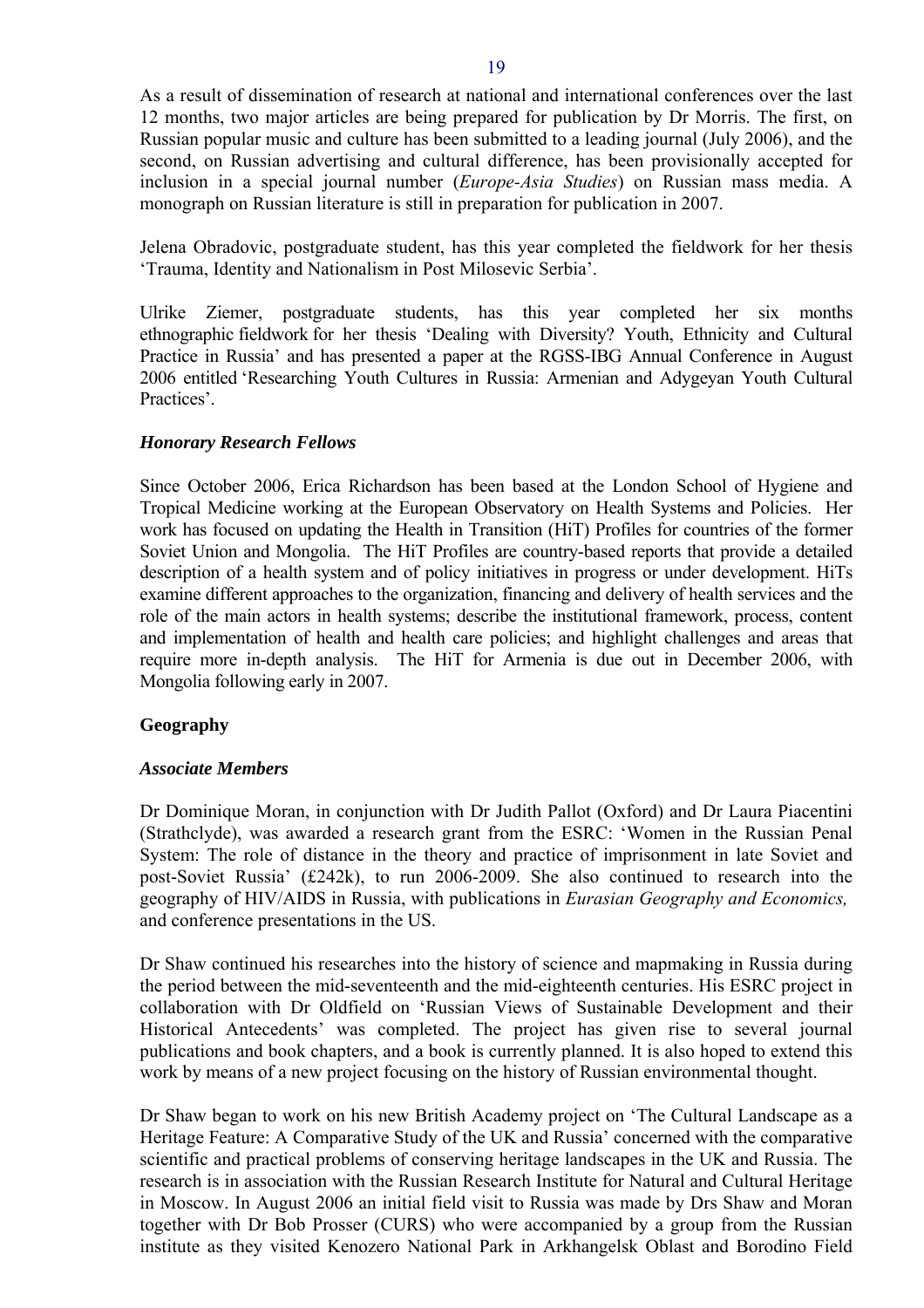<span id="page-19-0"></span>west of Moscow. A return visit to British national parks will be made by the Russians in September 2007 to be followed by a workshop in Birmingham

## **Russian Language, Literature and Music**

Michael Pushkin's research into the poetry of Andrei Voznesensky has continued. A 1200 word article on the poet was published in the internet *Literary Encyclopedia* in November. In the same month a paper entitled '"Farewell to the microphone": The Sixties in the Poetry of Andrei Voznesensky' was presented as a contribution to the SSEES/UCL seminar series 'Reimagining the Thaw'.

## **EXTERNAL GRANTS**

The European Union's *acquis communautaire* and the Change in the Economic Institutions of Central European Applicant Countries, £1,380, British Academy, 1 April 2006 to 31 August 2006, Principal Investigator: Prof P Hanson

Arms Control and Economic Transition in the USSR Successor States, £46,000, UK Government, 1 April 2006 to 31 March 2007, Principal Investigator: Dr DL Averre

Soviet Economic Policy and Development from the XVII to the XVIII Party Congress, 1934- 1939, £42,207, ESRC, 1 February 2006 to 31 January 2009, Pricipal Investigator: Prof RW Davies with the collaboration of Prof. Wheatcroft (Melbourne) and Dr Oleg Khlevnyuk (Moscow).

Centre for Language Based East European Area Studies (CEELBAS), £1,108,966 (of which £585,060 for PhD studentships), ESRC, 1 October 2006 to 30 September 2011. Principal investigator: Professor J M Cooper

## **PUBLICATIONS**

# **Books and Articles published by Members, Associate Members and Honorary Research Staff of the Centre**

| DL Averre | 'Russia-EU Security Cooperation', in Smith, H, ed, The<br>Two-Level Game: Russia's Relations with Great Britain,<br>Finland and the European Union, 2, Aleksanteri Institute:<br>Finland, 2006, pp 123-40                                                                                                            |
|-----------|----------------------------------------------------------------------------------------------------------------------------------------------------------------------------------------------------------------------------------------------------------------------------------------------------------------------|
| DL Averre | 'Reemployment, Education and Economic Diversification at<br>Russian/NIS Bio Research Centres', in Luongo, KN, Della<br>Ratta, JR, Martellini, M, eds, Advancing International<br>Cooperation on Bio-Initiatives in Russia and the CIS,<br>Washington DC: Russian-American Nuclear Security<br>Advisory Council, 2006 |
| DL Averre | 'Russia's "sovereign democracy": what does it mean for<br>Europe?'<br>http://www.ia-forum.org/Content/ForumContent.cfm?<br>ForumTopicID=6, International Affairs Forum, 2006                                                                                                                                         |
| DL Averre | Advancing International Cooperation on Bio-Initiatives in<br><i>Russia and the CIS, Washington D.C. 2006, 1-27</i>                                                                                                                                                                                                   |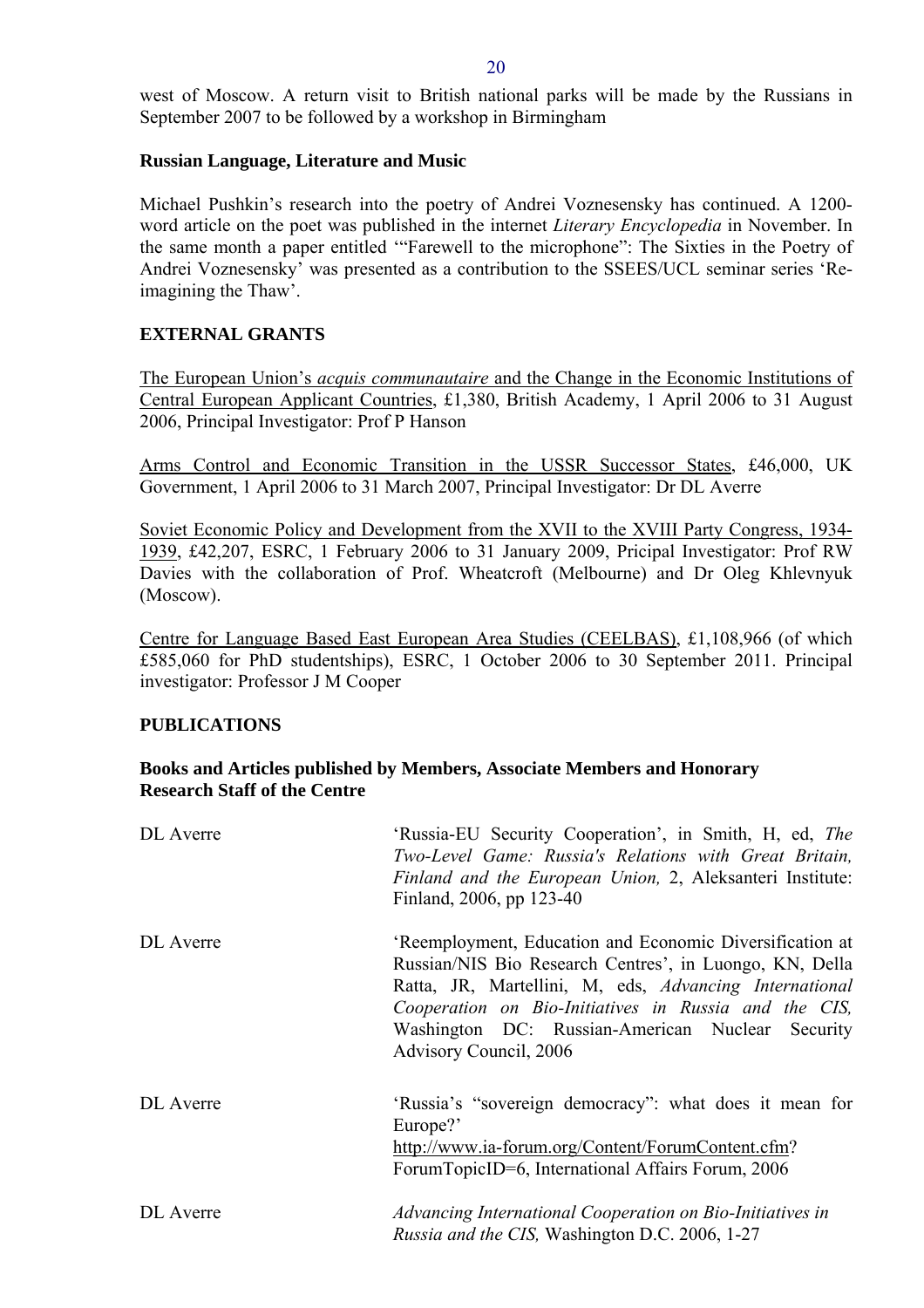| ET Bacon                          | Securitising Russia: the Domestic Politics of Putin,<br>Manchester: Manchester University Press, $2006$ , xviii + 213<br>pp                                                                                                                                                            |
|-----------------------------------|----------------------------------------------------------------------------------------------------------------------------------------------------------------------------------------------------------------------------------------------------------------------------------------|
| <b>RQ</b> Braithwaite             | Moscow 1941: A City and its People at War, Profile:<br>London, 2006, xvii + 446 pp                                                                                                                                                                                                     |
| A Campbell                        | Russian Local Self-Government: Convergence with Europe?'<br>Published in Institutional'niy, Pravovoi I Ekonomicheskiy<br>Federalizm v Rossiskoi Federatsii. Quarterly Bulletin No 5,<br>2006, pp 58-64 (in Russian)                                                                    |
| <b>JM</b> Cooper                  | 'Developments in the Russian Arms Industry' in SIPRI<br>Yearbook 2006, Stockholm International Peace Research<br>Institute - Oxford University Press: Oxford, 2006, pp 431-48                                                                                                          |
| <b>JM</b> Cooper                  | Military Expenditure in the 2005 and 2006 Federal Budgets<br>of the Russian Federation': a research note, published on<br>Website of Stockholm International Peace Research Institute<br>(http://www.sipri.org/contents/milap/cooper_russia_2006013<br>$\underline{0}$ (January 2006). |
| <b>JM</b> Cooper                  | 'Society-Military Relations in Russia: the Economic<br>Dimension' in Webber, SL and Mathers, JG, eds, Military<br>and Society in post-Soviet Russia, Manchester University<br>Press: Manchester, 2006, pp 131-56                                                                       |
| <b>JM</b> Cooper                  | 'Of BRICS and Brains: Comparing Russia with China, India<br>and Other Populous Emerging Economies', Eurasian<br>Geography and Economics, 2006, vol 47, no 3, pp 241-70                                                                                                                 |
| <b>JM</b> Cooper                  | 'Can Russia Compete in the Global Economy?', <i>Eurasian</i><br>Geography and Economics, 2006, vol 47, no 4, pp 407-25                                                                                                                                                                 |
| <b>JM</b> Cooper                  | 'The Rise and Fall of Economic Securitization', in Bacon,<br>ET, Renz, B with Cooper, JM, eds, Securitising Russia: The<br>Domestic Politics of Putin, Manchester University Press:<br>Manchester, 2006                                                                                |
| RW Davies (with<br>SG Wheatcroft) | 'Stalin and the Soviet Famine of 1932-33: A Reply to<br>Ellman', <i>Europe-Asia Studies</i> , vol 58, no 4, 2006, pp 625-33                                                                                                                                                            |
| <b>RW</b> Davies                  | The Soviet Economy and the Launching of the Great<br>Terror', in Ilič, M, ed, Stalin's Terror Revisited,<br>Palgrave/Macmillan: Basingstoke and New York, 2006, pp<br>$11 - 37$                                                                                                        |
| E Denezhkina                      | 'Opyt Velikobritaniyii v Oblasti<br>Gosudarstvennogo<br>Ustroistva' in Federalism, no 1 (4) 3a, 2006                                                                                                                                                                                   |
| <b>JC</b> Elkner                  | 'Dedovshchina and the Committee of Soldiers' Mothers<br>under Gorbachev', in Daucé, F and Sieca-Kozlowski, E, eds,<br>Dedovshchina in the Post-Soviet Military: Hazing of Russian                                                                                                      |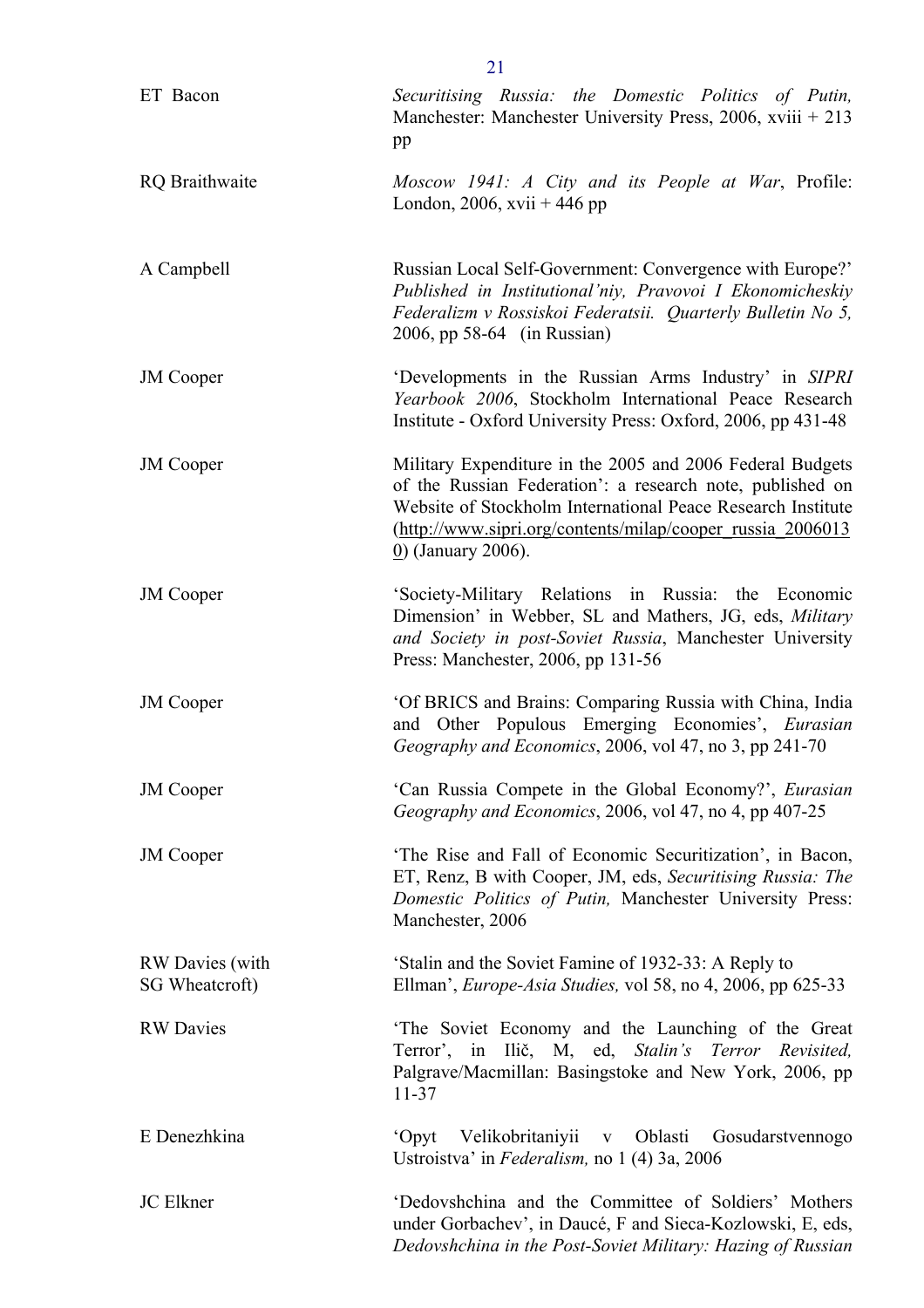|                                     | Army Conscripts in a Comparative Perspective, ibidem-<br>Verlag: Stuttgart, 2006, pp 144-74                                                                                                                                                                                                                                                              |
|-------------------------------------|----------------------------------------------------------------------------------------------------------------------------------------------------------------------------------------------------------------------------------------------------------------------------------------------------------------------------------------------------------|
| P Hanson                            | 'Observations on the Costs of the Yukos Affair to Russia',<br><i>Eurasian Geography and Economics, vol 46, no 7, 2005, pp</i><br>481-95                                                                                                                                                                                                                  |
| P Hanson                            | Russia and the West: The Russians are Here', The World<br><i>Today</i> , vol 62, no 4, 2006, pp 22-4                                                                                                                                                                                                                                                     |
| P Hanson                            | 'Nostalgia for a Dictatorship', <i>The Cholmeleian</i> , 2006, pp<br>$30 - 2$                                                                                                                                                                                                                                                                            |
| P Hanson                            | Oxford Analytica Daily Brief - sixteen Briefs written<br>October 2005 to September 2006                                                                                                                                                                                                                                                                  |
| M Harrison (with Byung-Yeon<br>Kim) | 'Plans, Prices, and Corruption: The Soviet Firm Under<br>Partial Centralization, 1930 to 1990' Journal of Economic<br><i>History</i> , vol 66, no 1, 2006, pp 1-41                                                                                                                                                                                       |
| M Harrison                          | 'Bombers and Bystanders in Suicide Attacks in Israel, 2000-<br>2003' Studies in Conflict and Terrorism, vol 29, no 2, 2006,<br>pp 187-206                                                                                                                                                                                                                |
| M Harrison (with A Markevich)       | 'Quality, Experience, and Monopoly: the Soviet Market for<br>Weapons Under Stalin', <i>Economic History Review</i> , vol 59,<br>no 1, 2006, pp 113-42                                                                                                                                                                                                    |
| M Harrison                          | 'A Soviet Quasi-Market for Inventions: Jet Propulsion, 1932<br>to 1946' Research in Economic History, vol 23, 2005, pp 1-<br>59                                                                                                                                                                                                                          |
| TJ Haughton (with D Malova)         | 'Challenge from the Pace-Setting Periphery: Causes and<br>Consequences of Slovakia's Stance on Further European<br>Integration' in Sadurski, W, Ziller, K, Zurek, K, eds, Après<br>Enlargement: Legal and Political Responses in Central and<br>Eastern Europe, San Domenico di Fiesole, Robert Schuman<br>Centre for Advanced Studies, 2006, pp 323-38, |
| TJ Haughton (with S Fisher)         | 'From the Politics of State-building to Programmatic<br>Politics: The Post-Federal Experience and the Development<br>of Centre-Right Party Politics in Croatia and Slovakia',<br>University of Birmingham European Research Working<br>Papers Series, No 16, 2006                                                                                        |
| TJ Haughton                         | "Socialdemokratizacia" strany Smer – socialna demokracia v<br>horizonte volieb 2006', in Muransky, M, ed, Vyvoj a<br>perspektivy socialnej demokracie na Slovensku – pohlad<br>zvnutra a zvonku, Friedrich Ebert Stiftung: Bratislava, 2006,<br>pp 50-56                                                                                                 |
| TJ Haughton                         | 'Challenge from the Pace-Setting Periphery: The Causes and<br>Consequences of Slovakia's Stance on Further European<br>Integration', in Sadurski, W et al, Après Enlargement:                                                                                                                                                                            |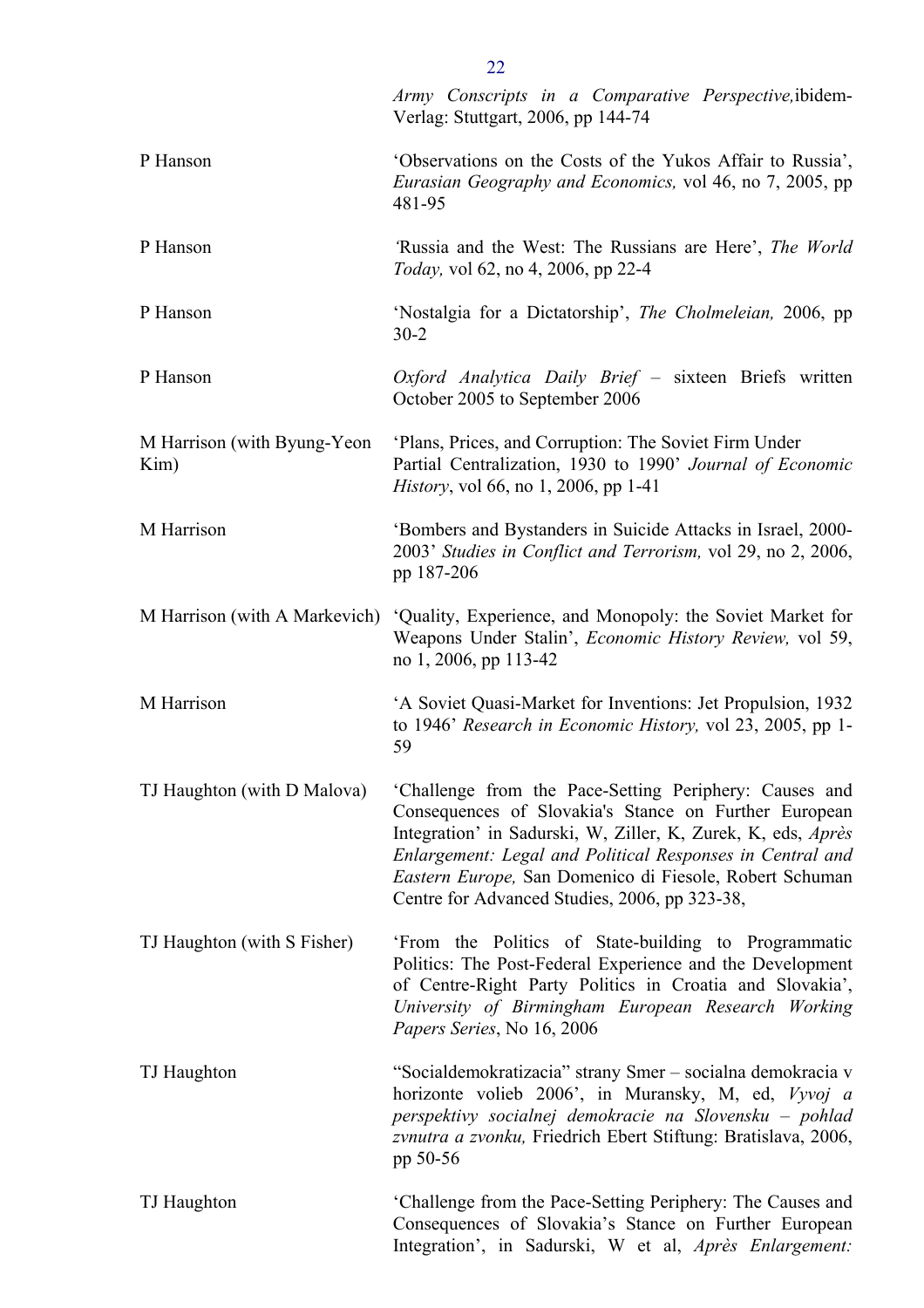|                                                                       | Taking Stock of the Immediate Legal and Political Responses<br>to the Accession of Central and Eastern European States to<br>the EU, Robert Schuman Center: Florence, 2006, pp 323-38                                                                                                                                                                                 |
|-----------------------------------------------------------------------|-----------------------------------------------------------------------------------------------------------------------------------------------------------------------------------------------------------------------------------------------------------------------------------------------------------------------------------------------------------------------|
| TJ Haughton                                                           | Slovakia: Euro is Outside Debate on Economic Policy',<br>Oxford Analytica Daily Brief, May 2006                                                                                                                                                                                                                                                                       |
| TJ Haughton                                                           | 'Slovakia: Lust for Power Unites New Coalition', Oxford<br><b>Analytica Daily Brief, July 2006</b>                                                                                                                                                                                                                                                                    |
| P Holtom                                                              | 'The Baltic States, Arms Brokers and Diversions of Arms',<br>[Published in Lithuanian as: 'Baltijos Valstybės: Ginklų<br>Prekybos Tarpininkai ir Nelegalus Ginklų Gabenimas',<br>Lietuvos Metinė Strateginė Apžvalga 2004 (Vilnius: Lietuvos<br>Karo Akademija and Vilniaus Universiteto, 2005), 111-25],<br>Lithuanian Annual Strategic Review 2004, 2005, pp 99-112 |
| P Holtom                                                              | 'Remembering/Forgetting Königsberg in Soviet Kaliningrad:<br>Recent Reflections and Controversies', Contemporary<br>Kaliningrad: A Window to Europe?, no 6, 2006, pp 81-101                                                                                                                                                                                           |
| P Holtom                                                              | Turning the Page: Small Arms and Light Weapons in<br>Albania', Saferworld, 2005                                                                                                                                                                                                                                                                                       |
| M Ilič (with RW Davies,<br>O Khlevnyuk, J Jo, C Joyce,<br>V Vasiliev) | 'Stalin's Terror Revisited', Basingstoke: Palgrave, 2006,<br>$236$ pp                                                                                                                                                                                                                                                                                                 |
| M Ilič                                                                | 'Women in the Stalinist Era', Twentieth Century History<br><i>Review</i> , vol 1, no 2, 2006, pp 12-6                                                                                                                                                                                                                                                                 |
| M Ilič                                                                | 'The Great Terror Reassessed', Twentieth Century History<br><i>Review</i> , vol 1, no, 3, 2006, pp 7-11                                                                                                                                                                                                                                                               |
| S Malle                                                               | Cooperazione internazionale e globalizzazione: il ruolo<br>dell'OCSE, Collana I Percorsi dello Sviluppo, 4-2006, pp<br>49-68                                                                                                                                                                                                                                          |
| D Moran                                                               | 'Soviet Cartography Set in Stone:<br>the 'Map<br>of<br>Industrialization" Environment and Planning D: Society and<br>Space vol 24, no 5, 2006, pp 671-89                                                                                                                                                                                                              |
| D Moran (with JA Jordaan)                                             | 'HIV/AIDS<br>Russia:<br>Determinants<br>Regional<br>in<br>of<br>Prevalence". Abstract published in the Proceedings of the<br>Eastern European and Central Asian AIDS Conference,<br>Moscow, May 2006.                                                                                                                                                                 |
| D Moran                                                               | The Geography of HIV/AIDS in Russia: Risk<br>and<br>Vulnerability in Transition', Eurasian Geography<br>and<br><i>Economics</i> , vol 46, no 7, 2005, 525-51                                                                                                                                                                                                          |
| <b>JB</b> Morris                                                      | 'The Empire Strikes Back: Projections of National Identity in<br>Contemporary Russian Advertising', Russian Review, 64,<br>2005, pp 642-60                                                                                                                                                                                                                            |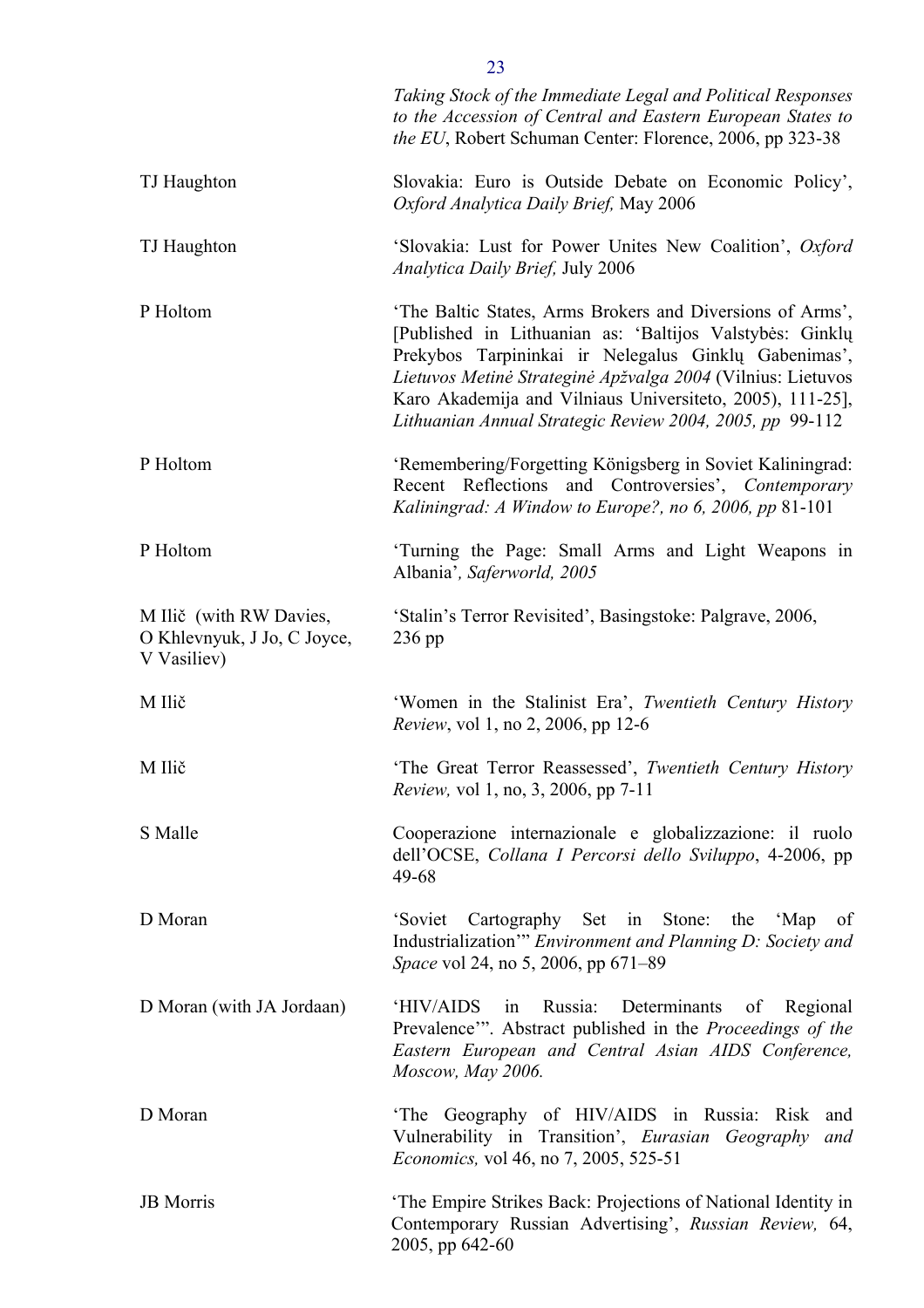| J Mullen                           | Vyacheslav Ivanov and C. M. Bowra: A Correspondence<br>from Two Corners on Humanism, Birmingham Slavonic<br>Monographs, No 36, 2006                                                                                                                                                                                                                                                                                                                                                                               |
|------------------------------------|-------------------------------------------------------------------------------------------------------------------------------------------------------------------------------------------------------------------------------------------------------------------------------------------------------------------------------------------------------------------------------------------------------------------------------------------------------------------------------------------------------------------|
| <b>MP</b> Perrie                   | The Muscovite Monarchy in the Sixteenth Century:<br>"National," "Popular" or "Democratic"?", in La Russie vers<br>1550: Monarchie nationale ou empire en formation?,<br>Cahiers du Monde russe, vol 46, nos 1-2, 2005, pp 233-42                                                                                                                                                                                                                                                                                  |
|                                    | MP Perrie (editor and co-author) The Cambridge History of Russia, vol I, From Early Rus' to<br>1689, Cambridge: Cambridge University Press, 2006. Author<br>of: Chapter 1: 'Introduction', pp 1-18; Chapter 18: 'The<br>Time of Troubles (1603-1613)', pp 409-31; and Chapter 26:<br>'Popular Revolts (1613-1689)', pp 600-17. Translator of:<br>Chapter 8: VL Ianin, 'Medieval Novgorod', pp 188-210; and<br>Chapter 11: AP Pavlov, 'Fedor Ivanovich and Boris<br>Godunov (1584-1605)', pp 264-85. xxii + 777 pp |
| <b>MP</b> Perrie                   | 'The Terrible Tsar as Comic Hero: Mikhail Bulgakov's Ivan<br>Vasil'evich', in Platt, KMF and Brandenberger, D, eds., Epic<br>Revisionism: Russian History and Literature as Stalinist<br>Propaganda, Madison, WI: University of Wisconsin Press,<br>2006, pp 143-56                                                                                                                                                                                                                                               |
| M Pushkin                          | Andrei Voznesensky, Literary Encyclopedia<br>(www.litencyc.com), 1 Nov 2005                                                                                                                                                                                                                                                                                                                                                                                                                                       |
| EC Richardson (with<br>O Taraskin) | Mobilizing Youth for Health: Politics and Peer Education in<br>Post-Soviet Russia, The Journal of Communist Studies and<br>Transition Politics, vol 22, no 1, 2006, pp 73-89                                                                                                                                                                                                                                                                                                                                      |
| <b>EC</b> Richardson               | Vorkuta, in Oswalt, P and Rieniets, T, eds, Atlas of Shrinking<br>Cities/Atlas der schrumfenden Städte, Hatje Kanz Verlag:<br>Ostfildern, Germany, 2006, p 83                                                                                                                                                                                                                                                                                                                                                     |
| DJB Shaw                           | Mapmaking, Science and State Building in Russia before<br>Peter the Great, Journal of Historical Geography, vol 41, no<br>3, 2005, pp 409-29                                                                                                                                                                                                                                                                                                                                                                      |
| DJB Shaw (with J Oldfield)         | Russian Understandings of Society-Nature Interaction:<br>Historical Underpinnings of the Sustainable Development<br>Concept, in Rosenholm, A and Autio-Sarasmo, S, eds,<br>Understanding Russian Nature: Representations, Values and<br>Concepts, Aleksanteri Institute (Aleksanteri Papers 4/2005):<br>Saarijarvi, 2005, pp 237-52                                                                                                                                                                               |
| DJB Shaw (with J Oldfield)         | Russian Concepts of Sustainable Development: V.I.<br>Vernadsky and the <i>noosphere</i> Concept, Geoforum, vol 37,<br>2006, pp 145-54                                                                                                                                                                                                                                                                                                                                                                             |
| DJB Shaw                           | Bernhard Varenius' Geographia Generalis and its translation<br>and publication in Peter the Great's Russia (1718), Study                                                                                                                                                                                                                                                                                                                                                                                          |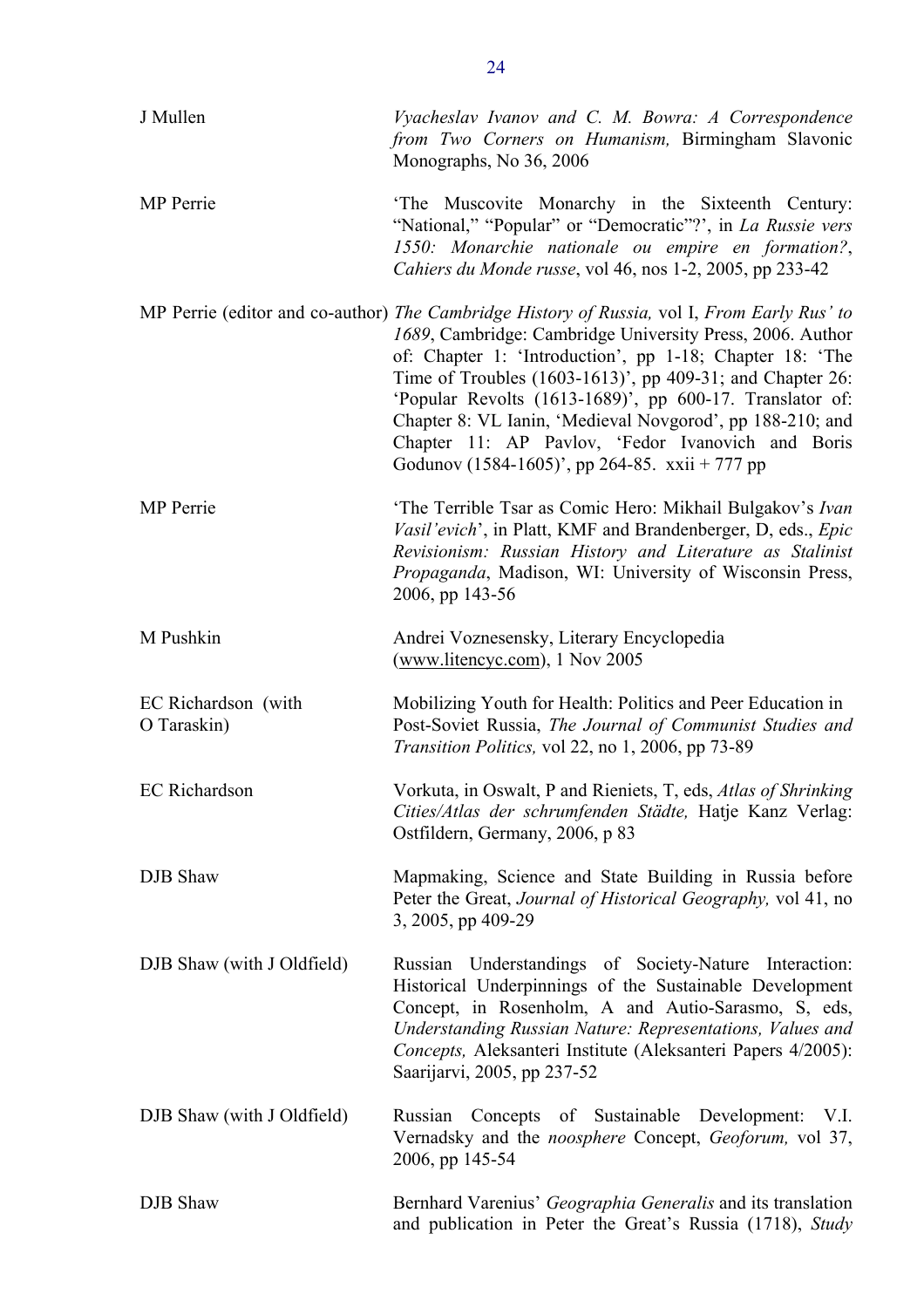|                                                  | Group on Eighteenth Century Russia: Newsletter, 2006, pp<br>$9 - 13$                                                                                                                                                                                   |
|--------------------------------------------------|--------------------------------------------------------------------------------------------------------------------------------------------------------------------------------------------------------------------------------------------------------|
| DJB Shaw (with J Oldfield)                       | Russian Views of Sustainable Development and their<br>Historical Antecedents: ESRC Final Report (Ref no<br>R000223743), 2006<br>www.esrcsocietytoday.ac.uk/ESRCInfoCentre/Search                                                                       |
| DJB Shaw (with J Oldfield)                       | Russian Views of Sustainable Development: Project<br>Overview and Preliminary Findings, Working Paper, School<br>Geography, Earth and Environmental<br>of<br>Sciences,<br>Birmingham, 2006,<br>www.gees.bham.ac.uk/research/russiansd/publications.htm |
| A Titov                                          | 'Istoriia neskol'kikh zabluzhdenii', Revue des Etudes Slaves,<br>vol 76, no 4, 2005, pp 499–510                                                                                                                                                        |
| DJ White                                         | The Russian Democratic Party Yabloko: Opposition in a<br><i>Managed Democracy</i> , Ashgate: Aldershot, 2006, vi + 263 pp                                                                                                                              |
| DJ White                                         | 'Going Their Own Way: Understanding the Yabloko Party's<br>Opposition to Unification', Journal of Communist Studies<br>and Transition Politics, vol 21, no 4, 2005, pp 461-85                                                                          |
| SV Whitmore                                      | 'Challenges and Constraints for Post-Soviet Committee<br>Systems: Exploring the Impact of Parties on Committees in<br>Ukraine, <i>The Journal of Legislative Studies</i> , vol 12, no 1,<br>2006, pp 32-53                                             |
| SV Whitmore                                      | "Damit müssen wir leben": Das neue Parlament und das neue<br>Regierungssystem der Ukraine ('We have what we have':<br>The New Parliament and the New Political System in<br>Ukraine')', Ukraine-analysen, vol 5, 2006, pp 2-6                          |
| K Wolczuk                                        | 'Domestic Politics and European Integration in Ukraine',<br>International Spectator, vol XLI, no 4, 2006, pp 7-23                                                                                                                                      |
| G Yemelianova                                    | 'Islam in Russia', in Coughlin, K, ed, Muslim Cultures<br>Today: A Reference Guide, Greenwood Press: Westport,<br>2006, pp 147-58                                                                                                                      |
| G Yemelianova                                    | 'The Growth of Islamic Radicalism in Eurasia', in Abbas, T, ed,<br>Islamic Political Radicalism $-A$ European Perspective, CUP,<br>2006, pp 83-98                                                                                                      |
| G Yemelianova (with JS Nielsen,<br>and M Draper) | 'Transnational Sufism: the Haqqaniyya' in Malik, J and Hinnells,<br>J, eds, Suffism in the West, London & New York: Routledge,<br>2006, pp 103-14                                                                                                      |
| G Yemelianova                                    | 'Islam in Russia', <i>The Maghreb Review</i> , 30, 2006, pp 2-4                                                                                                                                                                                        |
| G Yemelianova                                    | 'The Muslim Caucasus' (In Conference on Ethnic and<br>Religious Communities in the Caucasus, Warburg Institute,<br>London 27-28 March 2006)                                                                                                            |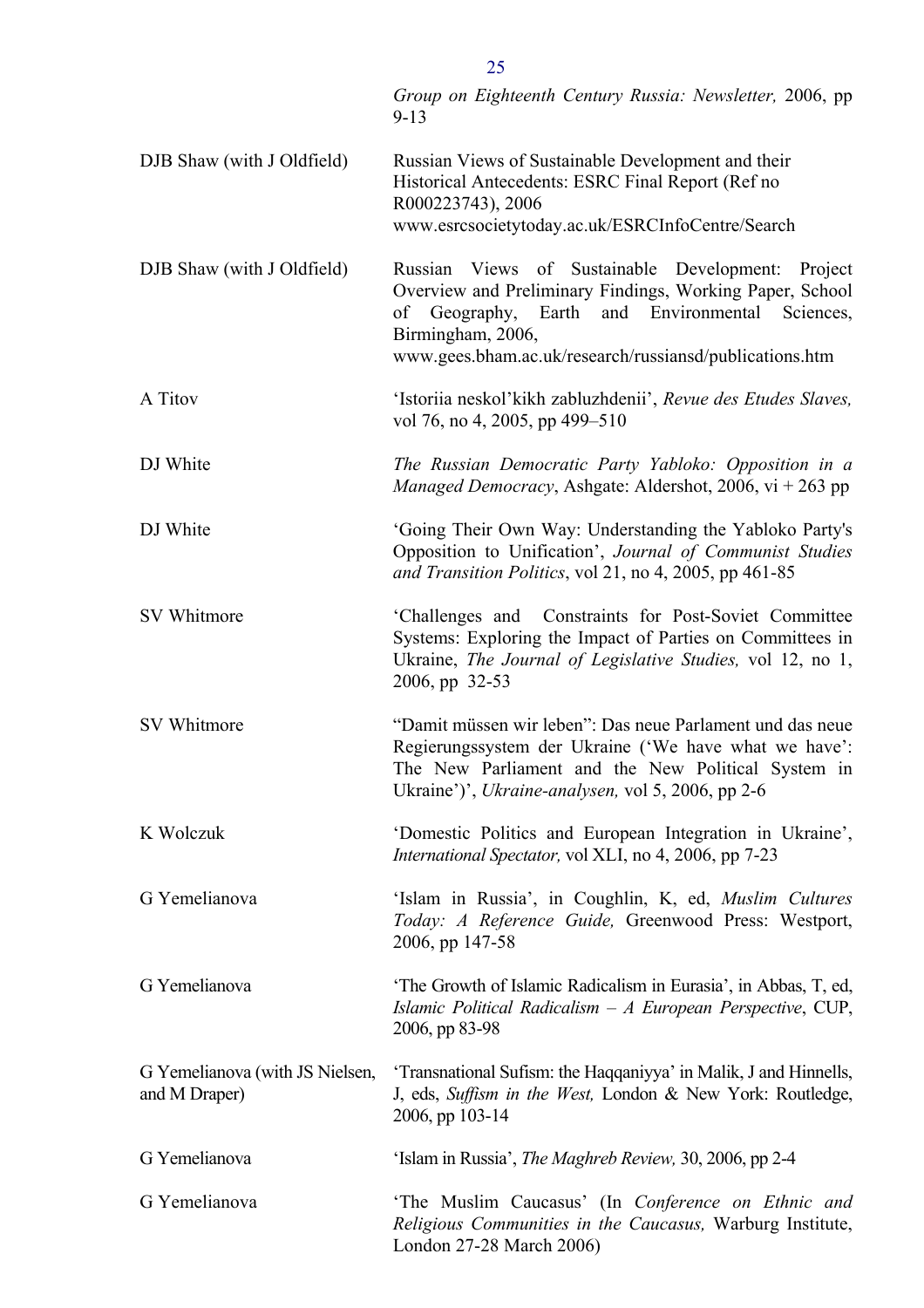<span id="page-25-0"></span>

| G Yemelianova |               |  | "Chechen Conflict", ENCARTA Online Encyclopedia, |
|---------------|---------------|--|--------------------------------------------------|
|               | December 2005 |  |                                                  |

### **Birmingham Slavonic Monographs**

The Birmingham Slavonic Monographs series continues with its occasional publication of original scholarly work from contributors in various countries, mostly the UK and USA. The current year saw the appearance of a study by Pamela Davidson (SSEES) investigating the correspondence between Vyacheslav Ivanov and C M Bowra, which throws light on the Russian poet's attitude towards Western and other cultures as well as giving an insight into the international literary scene of the time.

### **Palgrave-CREES Series: Studies in Russian and East European History and Society**  (Joint General Editors: RW Davies, EA Rees, M Ilič, JR Smith)

### **The following title has been published in the past year:**

M. Ilič (ed), *Stalin's Terror Revisited* 

Sadly, this will be the last in the series.

## **THESES AND DISSERTATIONS Completed**

| H Burt          | 'The Impact of Transition on Male Life Expectancy in Post-Soviet<br>Russia' (MSc; supervisor JM Cooper)                                                                                              |
|-----------------|------------------------------------------------------------------------------------------------------------------------------------------------------------------------------------------------------|
| K Cassidy       | 'Understanding the Relationship Between 'Kin-State' and 'Co-Ethnics':<br>An Analysis of Romanian and Ukrainian Policies with Regard to<br>Romanians in Northern Bukovina' (MA; supervisor K Wolczuk) |
| M Frear         | 'Western Assistance to Civil Society in Belarus and Ukraine: What is it<br>Good For?' (MSc; supervisor K Wolczuk)                                                                                    |
|                 | T Pirottawonwattana 'Russo-Turkmenistan Relations: The Energy Pawn and Leverage' (MA;<br>supervisor JM Cooper)                                                                                       |
| A Popov         | 'Transnational Locals: Identity and Migration of the Greeks in Post-<br>Soviet Russia (PhD, co-supervisors HA Pilkington and EA Edginton)                                                            |
| <b>B</b> Rechel | 'Minority Rights in Post-Communist Bulgaria' (PhD; supervisor TJ<br>Haughton)                                                                                                                        |
| P Repper        | 'The Continuing Collapse of the Russian State?' (MA; supervisor DJ<br>White)                                                                                                                         |
| A Zilberman     | 'Perceptions of Change in the European Security Environment' (PhD;<br>supervisor SL Webber)                                                                                                          |

### **In Preparation**

| M Afanasseva | 'Institutions in Russian Transition: The Case of the Defence Industry' |  |  |  |  |
|--------------|------------------------------------------------------------------------|--|--|--|--|
|              | (PhD; supervisor JM Cooper)                                            |  |  |  |  |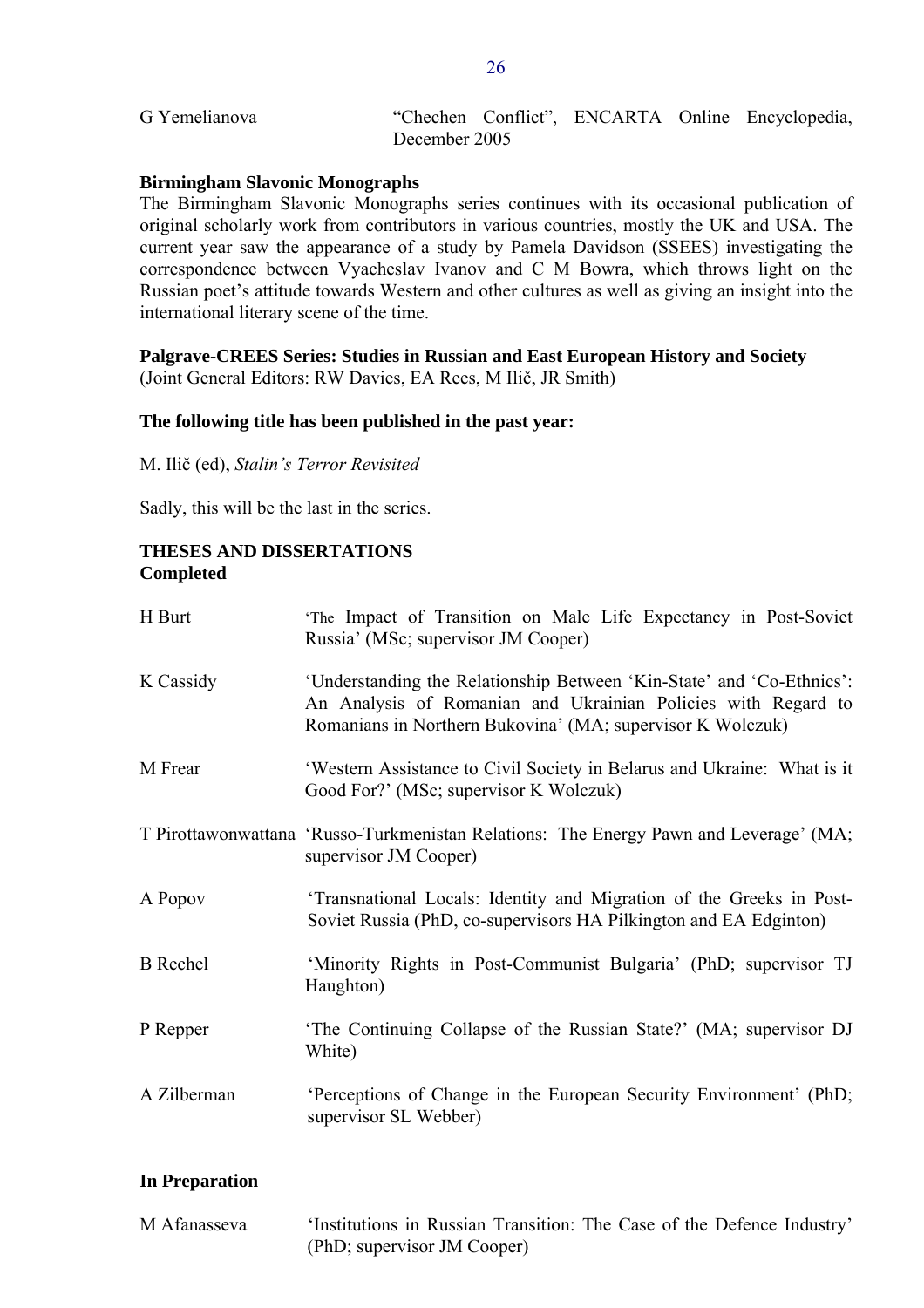| A Apostolov         | 'Bulgarian Youth Cultural Practice Between the Global and the Local'<br>(PhD; co-supervisors HA Pilkington and EA Edginton)                                                                                                                                                                                            |
|---------------------|------------------------------------------------------------------------------------------------------------------------------------------------------------------------------------------------------------------------------------------------------------------------------------------------------------------------|
| S Aris              | 'Regional Security in Central Asia Post-11 September 2001: the<br>Shanghai Cooperation Organisation' (PhD; supervisor DL Averre)                                                                                                                                                                                       |
| J Andy              | The Role of the Military in Soviet Politics, 1953-1964, (PhD; co-<br>supervisors JR Smith and M Ilič)                                                                                                                                                                                                                  |
| K Avedissian        | 'Real and Perceived Social Inequalities Among Ethnic Groups in<br>Stavropol'skiy Krai and the Effect of these Inequalities on these<br>Groups' Access to Political Capital' (PhD; supervisor JR Smith and JB<br>Morris)                                                                                                |
| O Barbullushi       | 'Under the Gaze of Europe: Identity Politics and Foreign Politics in<br>Post-Communist Albania' (PhD; co-supervisors TJ Haughton and K<br>Wolczuk)                                                                                                                                                                     |
| <b>B</b> Brauer     | 'The History and Politics of Oil Development in Kazakhstan' (PhD; co-<br>supervisors P Hanson and JM Cooper)                                                                                                                                                                                                           |
| R Cole              | 'Adaptation to Changing Circumstances: Crises, Threats<br>and<br>Opportunities in the Russian Zapovedniki since 1990' (PhD, supervisor<br>JM Cooper)                                                                                                                                                                   |
| O Doughty           | 'The Media and Politics in Ukraine' (PhD; co-supervisors K Wolczuk/D)<br>Marsh)                                                                                                                                                                                                                                        |
| A Duda              | 'Youth Activism as the Driving Force behind the Development of<br>Opposition Campaigns<br>and Peaceful Revolutions:<br>Democratic<br>Comparative Study of the Georgian Kmara and Ukrainian Pora<br>Organizations and their Impact on Emerging Russian Youth Movements'<br>(PhD; co-supervisors K Wolczuk and DJ White) |
| <b>B</b> Fowler     | The East-Central European EU Accession Process and the Role of<br>Candidate State Political Parties: Developing a New Research Agenda,<br>with particular reference to Hungary's 1998-2002 Government' (PhD;<br>co-supervisor TJ Haughton/K Wolczuk)                                                                   |
| <b>EP</b> Graystone | 'Russian National and Religious Identity During the Final Years of the<br>Time of Troubles (1610-13)' (M.Phil; co-supervisors MP Perrie/JS<br>Smith)                                                                                                                                                                   |
| E Gyulazyan         | 'Caucasian Diplomacy: its Essence, Implications and Interrelation with<br>Security in Europe' (PhD; co-supervisors DL Averre and JR Smith)                                                                                                                                                                             |
| R Hornsby           | Protest and Dissent in the Khrushchev Era, From the Secret Speech to<br>Sinyavsky and Daniel' (PhD; co-supervisors JR Smith and A Titov)                                                                                                                                                                               |
| J Jo                | 'Soviet Trade Unions under the Stalinist Industrialisation, 1928-1937'<br>(PhD; co-supervisors JR Smith and M Ilič)                                                                                                                                                                                                    |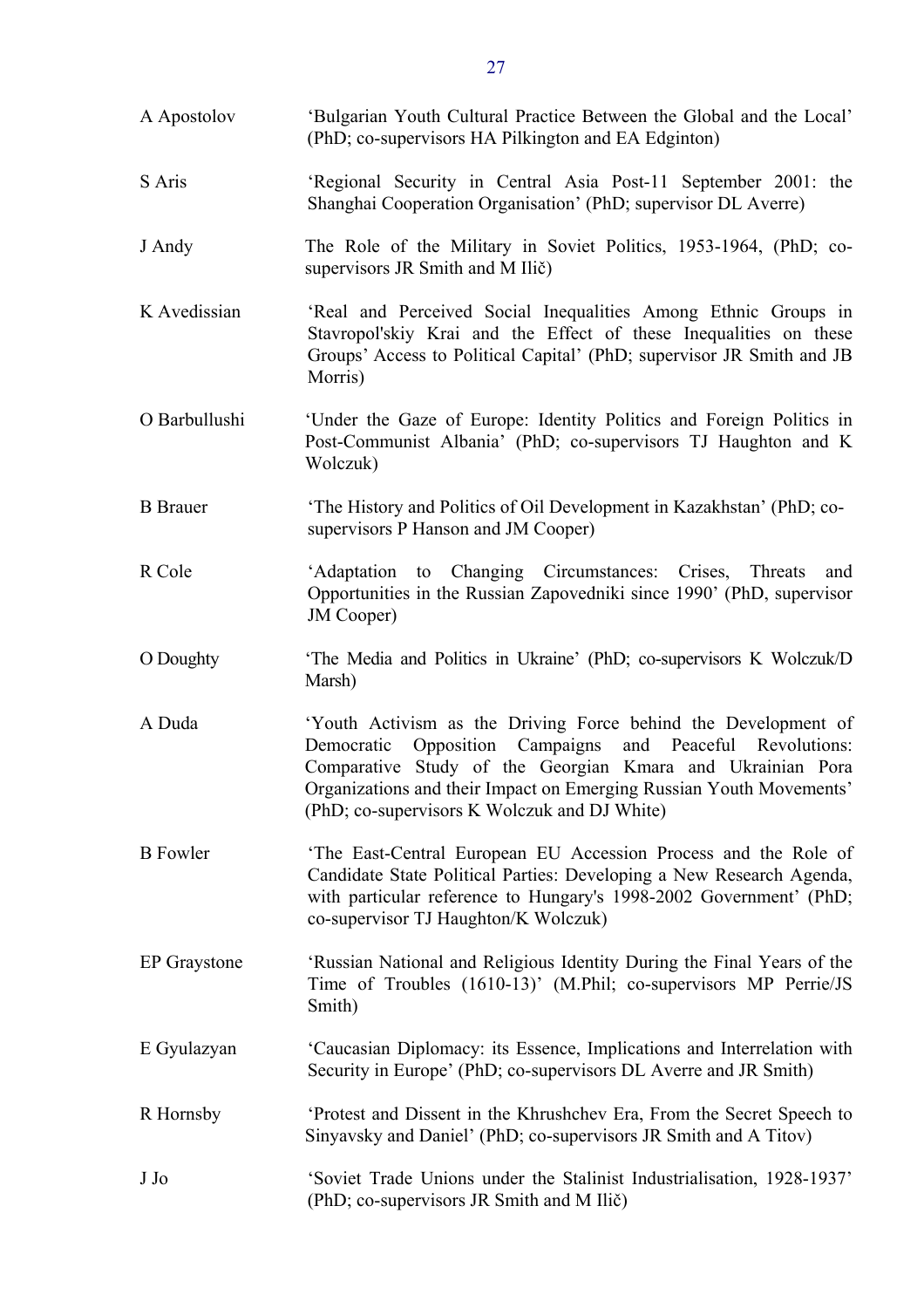| L Kosygina       | 'Citizenless Returners in Russia: Strategies of Life in Gender<br>Perspectives' (PhD; supervisor HA Pilkington)                                                                                                                  |
|------------------|----------------------------------------------------------------------------------------------------------------------------------------------------------------------------------------------------------------------------------|
| J Lane           | 'The Political Impact of Counter-Revolutionary Repression in Russia,<br>1906-7' (PhD; supervisor MP Perrie)                                                                                                                      |
| J Obradovic      | 'Trauma, Identity and Nationalism in Post Milosevic Serbia' (PhD;<br>supervisor K Wolczuk)                                                                                                                                       |
| M Nash           | 'Relations between the Catholic and Orthodox Churches in the Russian<br>Federation' (PhD: co-supervisors JR Smith and DJ White)                                                                                                  |
| J Perera         | 'Russia's Nuclear Industry' (PhD; supervisor JM Cooper)                                                                                                                                                                          |
| D Peters         | 'Ukrainian National Identity Among Children in Eastern Ukraine:<br>Evaluating Impact of the Nationalising Agenda and Family Influence in<br>the Creation and Consolidation of the National Self.' (PhD; supervisor K<br>Wolczuk) |
| R Prigg          | Sources of Democratic Transformation (PhD, co-supervisors TJ<br>Haughton and JM Cooper)                                                                                                                                          |
| A Prodromidou    | 'Russian Foreign Policy and the Caspian Sea' (PhD, co-supervisors DL<br>Averre and JM Cooper)                                                                                                                                    |
| M Rasell         | 'The Impact of Welfare System Reform on Poverty in Russia' (PhD;<br>supervisor JM Cooper)                                                                                                                                        |
| S Roberts        | 'The Development of Parties of Power in Post-Soviet Russia' (PhD;<br>supervisor DJ White)                                                                                                                                        |
| L Scarpitta      | 'Justice and Home Affairs and Romanian Accession to the EU' (PhD;<br>co-supervisors TJ Haughton and SO Green)                                                                                                                    |
| E Sleptsova      | 'Ukrainian Foreign Trade: Integration with the EU' (PhD; Co-<br>Supervisors JM Cooper and K Wolczuk)                                                                                                                             |
| A Snetkov        | 'Russian Official Discourse on Chechnya and North Caucasus' (PhD;<br>Co-supervisors G Yemelianova and DJ White)                                                                                                                  |
| M Skrybant       | 'The Relationship between Workers and Intellectuals in Poland 1976-<br>1982/3' (PhD; Co-supervisors Jeremy Smith and TJ Haughton)                                                                                                |
| H Wakamatsu      | 'Interconfessional Relations between Belarus, Ukraine and Poland' (PhD;<br>supervisor K Wolczuk)                                                                                                                                 |
| <b>JC</b> Walker | 'The Transition from Education to Work in Post-Soviet Russia:<br>Institutional Change and Social Reality' (PhD; supervisor HA<br>Pilkington)                                                                                     |
| W Westwater      | 'Development of Regional Assemblies in Russia under Yeltsin and<br>Putin' (PhD; co-supervisors TJ Haughton)                                                                                                                      |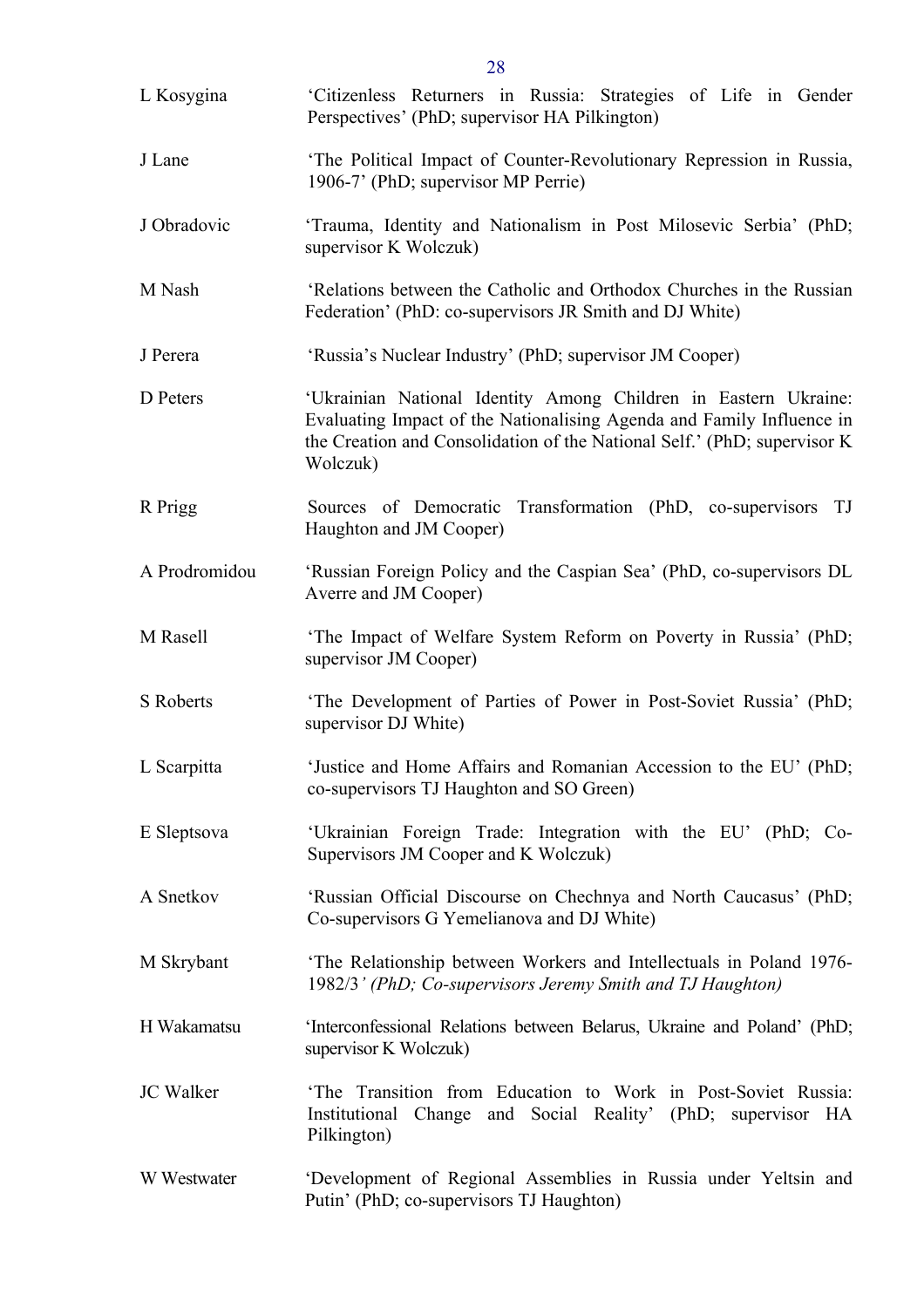<span id="page-28-0"></span>

|          | C Wilkinson 'Societal Security in Kyrgyzstan' (PhD; co-supervisors DL Averre and G<br>Yemelianova)                                 |
|----------|------------------------------------------------------------------------------------------------------------------------------------|
| M Yasuda | 'Russia's WTO Accession and the Impact on Regional Economies'<br>(PhD; supervisor JM Cooper)                                       |
| U Ziemer | 'Dealing with Diversity? Youth, Ethnicity and Cultural Practice in Russia'<br>(PhD; co-supervisors HA Pilkington and Dr JB Morris) |

### **SEMINARS**

### **The Birmingham Russian History Seminars**

### *October 2005*

Tony Heywood (Bradford): 'A "Free Soviet Citizen Abroad": Engineer Iu V Lomonosov in Europe and North America, 1927-52' Discussant: Chris Williams (University of Central Lancashire)

Mark Harison (Warwick) 'Secrecy Under Stalin: the Case of the Defence Industry' Discussant: James Harris (Leeds)

### *November 2005*

Shane O'Rourke (York): 'The Deportation of the Terek Cossacks' Discussant: Geoffrey Swain (UWE)'

Michael Ellman (Amsterdam): 'The 1931-34 Famine Revisited' Discussant: Mark Harrison (Warwick)

### *January 2006*

Chris Read (Warwick): 'Retrieving the Historical Lenin': Responding to Recent Views of Lenin

Discussant: Ian Thatcher (Brunel)

Julie Elkner (CREES): 'The Cult of Andropov: e-Writing Soviet History Under Putin' Discussant: Bettina Renz (CREES)

### *March 2006*

Mike O'Mahony (Bristol) 'Representing Sporting Victory: The Awards of World Champion Mariya Isakova' Discussant: Dr Mark Bassin (Geography, UCL)

Roundtable: Khrushchev's Secret Speech to the XX Party Congress, 1956 Bob Davies (CREES formerly Communist Party member) Sir Rodric Braithwaite (formerly Foreign and Commonwealth Office) Michael Kaser (St Antony's College, Oxford) David Wedgwood Benn (presentation in absentia) Polly Jones (SSEES, UCL)

### *April 2006*

Geoffrey Hosking (SSEES, UCL): 'Russians in the Soviet Union' Ronald Suny (Michigan/Stanford): 'Becoming Stalin: The Evolution of a Bolshevik'

#### **Current Affairs Seminar**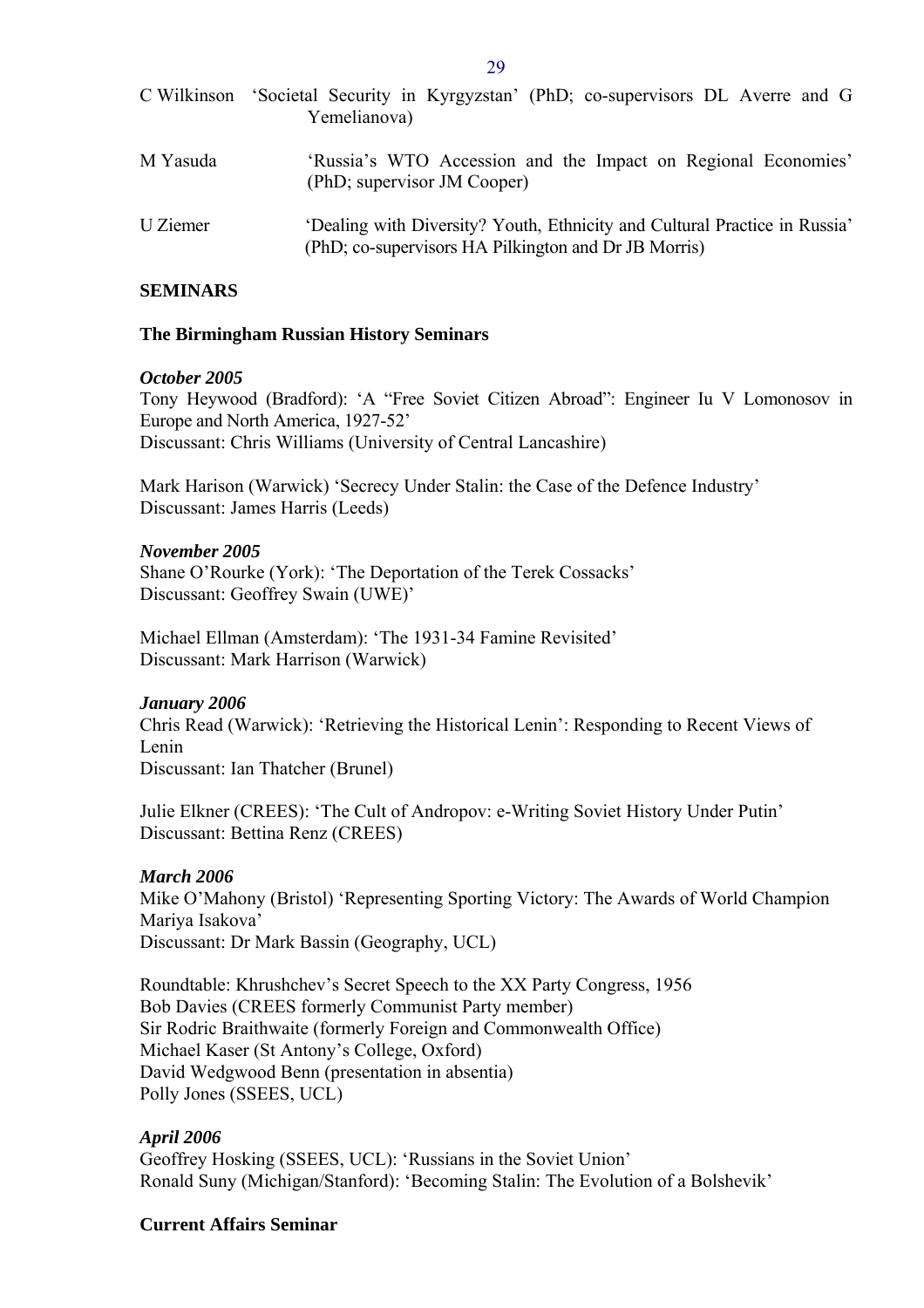The following meetings took place, organised by Professor Cooper.

## *September 2005*

Professor Julian Cooper (CREES), 'Russia under the Shadow of 2008'

## *October 2005*

Dr Kataryna Wolczuk (CREES), 'Will Ukraine's Orange Revolution bear Fruit?'

Dr Galina Yemelianova (CREES), 'Islamic Radicalisation in Eurasia: Global or Local?'

Dr Suvi Salmenniemi (Aleksanteri Institute, Helsinki), 'Voluntary Organizations and the State in Putin's Russia: Co-operation, Co-optation, Confrontation'

## *November 2005*

Dr David White (CREES), 'Is the Russian Youth Revolting? A Who's Who of Youth Movements in Russia'

Professor Evgenii Pashentsev (Moscow City Pedagogical University) 'Manipulative Technologies in Contemporary Russian Politics'

Tim Haughton (CREES) 'Who's left? Party Politics and the Forthcoming Slovak Parliamentary Elections'

Lara Scarpitta (CREES) 'The European Commission Monitoring Report on Romania: the Last Train to 2007?'

Dr Derek Averre (CREES) 'The Reluctant Supporter: Russian 'Multivector' Foreign Policy'

## *December 2005*

Natasha Touzovskaia (CREES) 'How Free are the Russian Media?'

## *January 2006*

Julian Cooper (CREES): 'Gas, *Gosudarstvo*, Guns, G8: Russia's New Course?'

Birgit Bauer (Alma Aty/CREES) 'Kazakhstan: Seven More Years for Nazarabaev'

Ms Sarah Austerberry (Foreign and Commonwealth Office) 'Personal Security on Research and Study Visits to Russia'

### *February 2006*

Dr Tomasz Kamusella (Opole University, Poland) 'Politics and Imagination: The Case of the Triple Classification of the Slavonic Languages'

Professor Michael Bradshaw (Leicester University) 'Russia- EU Relations: A UK Perspective'

Claire Wilkinson (CREES) 'Kyrgyzstan and the Rise of "Protestocracy"'

## *March 2006*

Hiroaki Hayashi (University of Shimane/CREES), 'Russian Middle Classes: Formation and Changes'

Rodney Cole (CREES), 'World-class Scientific Institutions under Threat: Russia's *Zapovedniki* (Special Nature Reserves) since the End of Communism'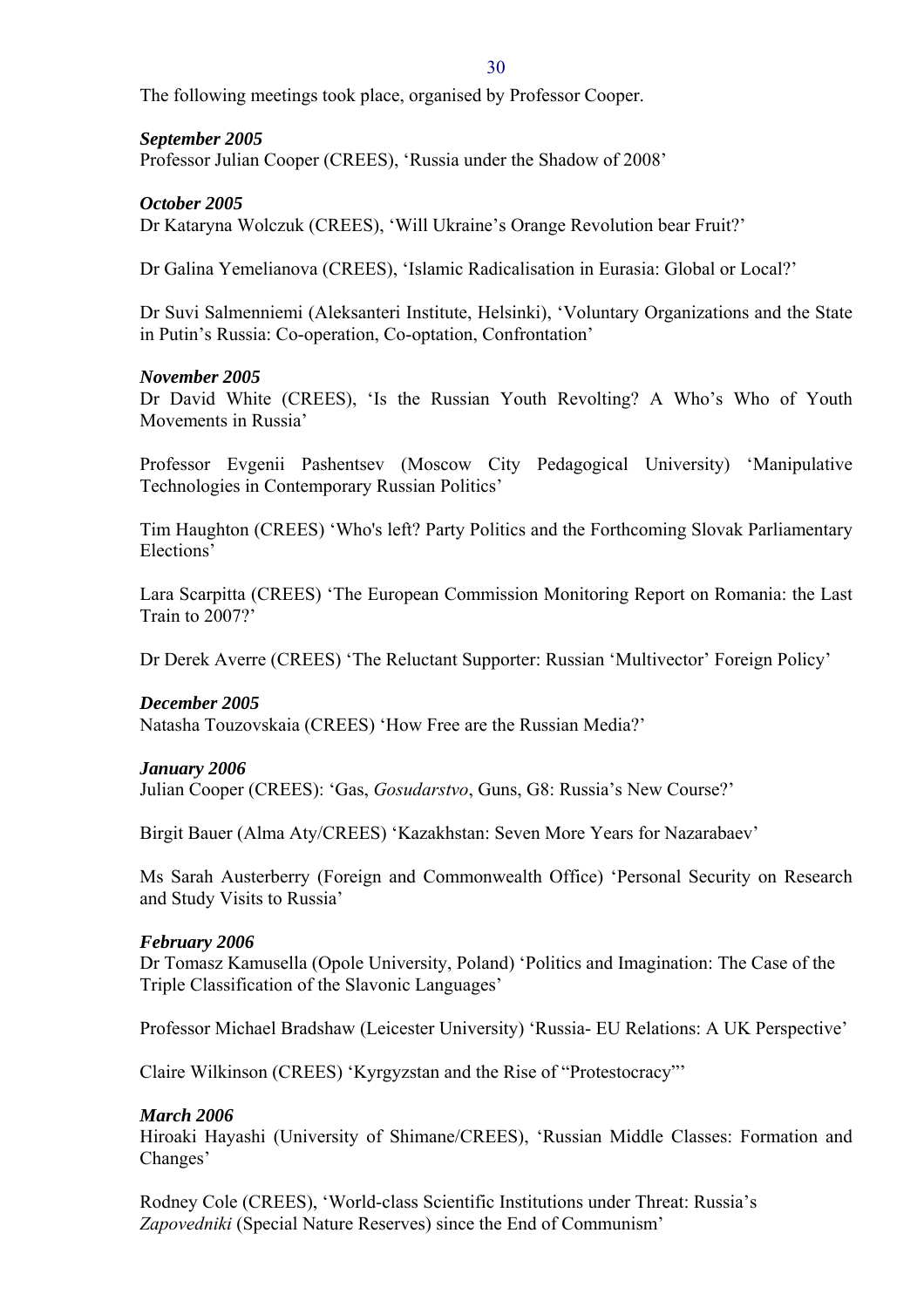<span id="page-30-0"></span>Professor Hilary Pilkington (University of Warwick) 'Talking "Rubbish": Political and "Everyday" Xenophobia in post-Beslan Russia'

# **The ERI Seminar**

This was convened by Drs Michelle Pace and Heiko Fritz.

## *October 2005*

Prof Thomas Poguntke (IGS) 'Reflecting on the German Elections'

Prof Cillian Ryan (ERI) 'International Banking in Asia & Emerging Europe: The Influence of GATS and International Prudential Regulation'

Dr Fadi Hakura (Chatham House, London) 'Turkey: Inside or Outside the EU'

## *November 2005*

Prof Anand Menon (ERI) 'The Limits of Comparative Politics: International Relations in the European Union'

Prof. Zdzisław Mach (Jagiellonian University of Cracow) 'Poland's Accession to the EU: an Identity Dimension'

Dr Heiko Fritz (IGS) 'EMU Enlargement and Decision-making in the ECB'

## *December 2005*

Dr Tim Haughton (CREES) Dr Nicola Smith (POLSIS) Dr Michelle Pace (ERI) 'Analysing the Impact of EU Membership on Small States: the cases of Slovakia, Ireland and Malta compared'

## *January 2006*

Brigita Schmognerova (Vice President, EBRD London and Former Slovak Finance Minister) 'Neoliberalism in Central and Eastern Europe'

## *February 2006*

Professor Neill Nugent (Manchester Metropolitan University) 'The Implications of Turkish Membership for the European Union'

Dr Dan Wincott (POLSIS) 'When was the Golden Age? Observations on Periodisation nad Decoupling the Welfare State from Keynesian Macro-Economic Policy'

Dr Ben Rosamond (Warwick University) 'The Social Construction of the European Economy'

## *March 2006*

Hiski Haukkala (University of Turku & Finnish Institute of International Affairs, Helsinki) 'Extending the EU's Norms and Values to the East: the Case of European Neighbourhood Policy'

Reijo Kemppinen (Head of the European Commission's Representation in the UK) 'The Relationship between the UK and the EU: is there any hope for the future?'

## **ERI Graduate Seminar Series**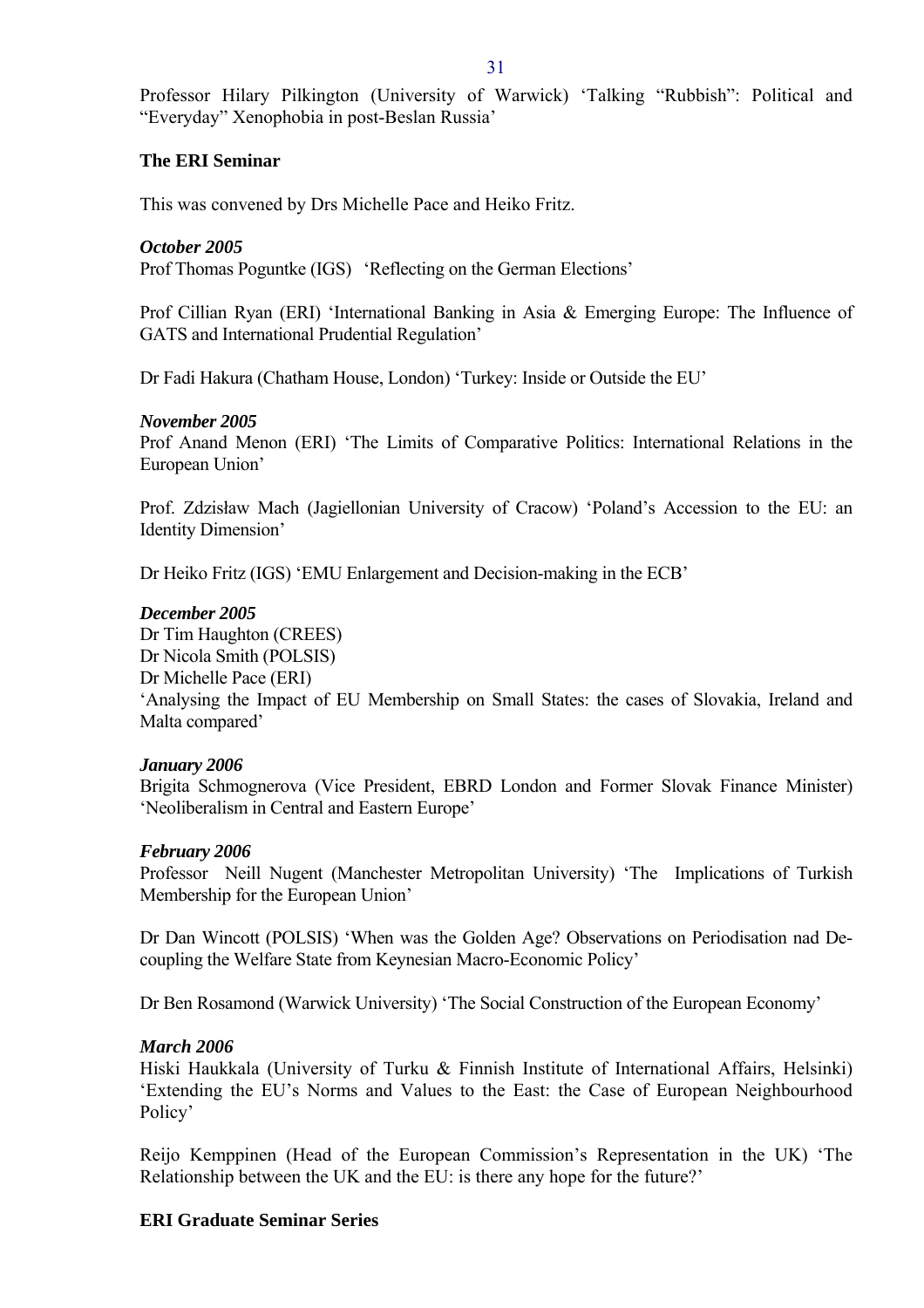<span id="page-31-0"></span>Larissa Kossyguina co-convened the European Research Institute Graduate Seminar series for the 2005-6 session. This weekly event incorporates the former CREES Open Research Postgraduate Seminar and provides a forum for graduate students of the ERI, CREES and IGS and graduate students visiting the ERI to present and discuss research papers. Papers given by CREES postgraduates can be found under the "Conferences in Birmingham" section.

## **Russian Films**

A programme of videos of Russian films has continued to be shown on Friday afternoons.

### **Russian Television**

In 2005-6 the Centre continued to receive the ORT International and NTV Mir Russian TV channels by satellite. A number of other East European channels can also be received.

## **OTHER PUBLIC OUTPUT**

Professor Davies recorded an interview with South Korean Television, which will form part of a series of programmes on Soviet history.

Dr Haughton continued to comment on Slovak and European politics for TA3 and Markiza (Slovak TV), Slovak Radio, Sme, Radio Free Europe and European Voice.

Professor Perrie was interviewed by Volgograd TV and radio in connection with her participation in a conference at Volgograd State University dedicated to the centenary of the birth of Academician DS Likhachev, in September 2006.

Dr Whitmore gave a live interview on the 9 O'Clock News, BBC World on 8 September 2005 and a live interview to Carol Coleman, The Wide Angle, Dublin Talk 102 on 10 September 2005.

In January 2006, Dr Wolczuk gave interviews to the BBC World Service and the Radio Canada International on political developments in Ukraine.

Dr Yemelianova gave regular interviews for *Sky News, BBC World News, Chanel Four News, BBC4 Radio News* on the situation in various ex-Soviet Muslim regions.

## **ANNUAL RESEARCH CONFERENCE**

St Catharine's Foundation Lecture by Guest Speaker: Professor Piotr Sztompka 'The Ambivalence of Post-Communist Experience'

# **Assessing the EU's 'Transformative Power' in Central and Eastern Europe. Chair: Kataryna Wolczuk**

Speakers: Tim Haughton (CREES), 'When, Where and How Does the European Union Make a Difference? Conditionality, Accession and Membership in CEE'

Lara Scarpitta (CREES) 'Romania's Accession to the EU: Problems and Challenges'

Berndt Rechel (CREES) 'The "Myth of Conditionality": the EU's Limited Impact on Minority Rights in Bulgaria'

## **Putin's Presidency and Beyond. Chair: Tim Haughton**

Speakers: Richard Sakwa, 'The Yukos Affair, Russian Energy Policy and the Factionalisation of the Putin Presidency'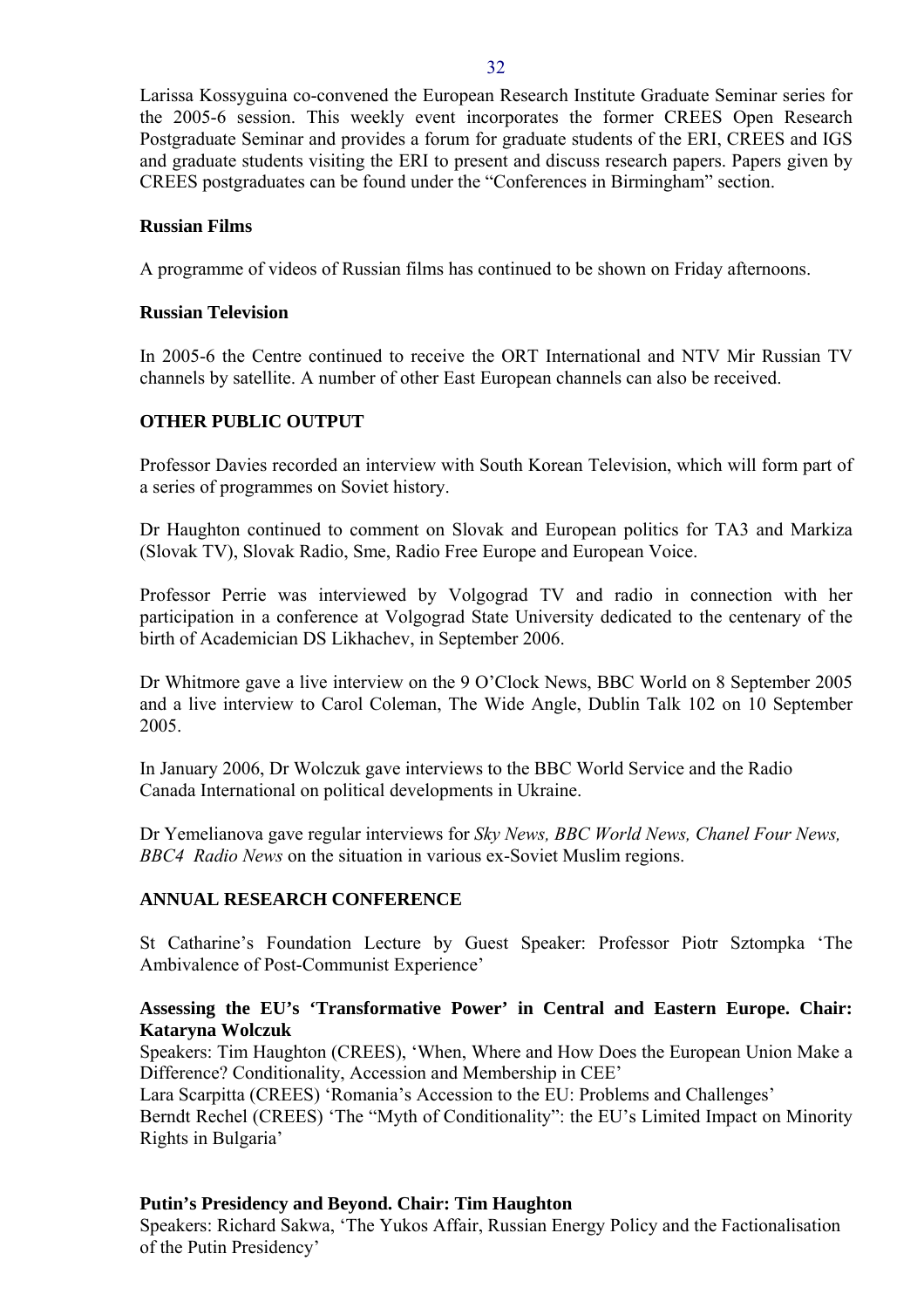<span id="page-32-0"></span>Edwin Bacon, Putin's Ideology Julian Cooper, Putin's Succession Matthew Frear, 'Explaining the Phenomenon of Lukashenka in Post-Communist Belarus'

## **Interethnic Relations in the Balkans. Chair: Elizabeth Edginton**

Speakers: Jelena Obradovic, 'Kosovo: A Serbian View' Odeta Barbullushi, 'Public Discourse in Albania on Kosovo's Final Status' Lara Scarpitta, 'Romania's Relations with Moldova'

## **Russia in the World Economy: Changing Patterns of Trade and Competitiveness**

Minoru Yasuda, 'Re-direction of Trade Relations: the Case of Russia' Julian Cooper, 'Does Russia possess Competitive Commodities?' Discussant: Heiko Fritz

## **Dissidence in Communist Societies (1953-1991). Chair: Jeremy Smith**

Speakers: Robert Hornsby (CREES), 'Regime - Dissenter Relations during the Khrushchev Era'

Magdalena Skrybant (CREES), 'Ringing the Changes: Dissenting Intellectuals in Poland during the 1970s'

Mark Sandle (De Montford), 'The Spectrum of Soviet Dissidence from Brezhnev to Gorbachev'

## **Changing Perspectives, Changing Identities. Chair: Julian Cooper**

Speakers: Beth Edginton, 'House Doctor: Conducting Research on the Integration of Polish A-Grade Fonctionnaires in a Changing European Commission' Anton Popov, 'Crossing Borders, Shifting Identities: Transnationalisation, Materialisation, and Commoditisation of Greek Ethnicity in Post-Soviet Russia' Jelena Obradovic, 'War Criminals, Identity and Serbian Politics of Myth' Ivan Gololobov, 'Rural Identities in Contemporary Russia'

## **Regional Issues in Russia.**

Speakers: Elena Denezhkina, 'Organised Crime and Multi-Level Governance in the Urals' Elizabeth Teague, 'Regional Mergers in the Russian Federation' Fikret Radjbov, 'Integration or Dis-integration: Dagestan and Russian Federalism' Adrian Campbell, 'Vertical or Triangle? State and Local Government in the Russian Federation

# **TRAVEL AND VISITS**

## **Visits by Centre Staff, Associate and Honorary Members**

Between 4th and 12th April 2006, Mr Edwynn Graystone participated in a postgraduate factfinding trip to the Moscow archives, in a group organised by BASEES and led by Dr Jeremy Smith.

Professor Hanson visited the Institute for the Economy in Transition to participate in the Institute's tenth anniversary conference in March 2006 and in June he travelled to Warsaw, Budapest to carry out interviews with policy-makers on EU influence on economic institutions; he also visited the European Commission to interview officials on the same topic during July and August.

Dr Haughton travelled to Slovakia to follow the election campaign and to carry out research in the Department of Political Science, Comenius University, Bratislava.